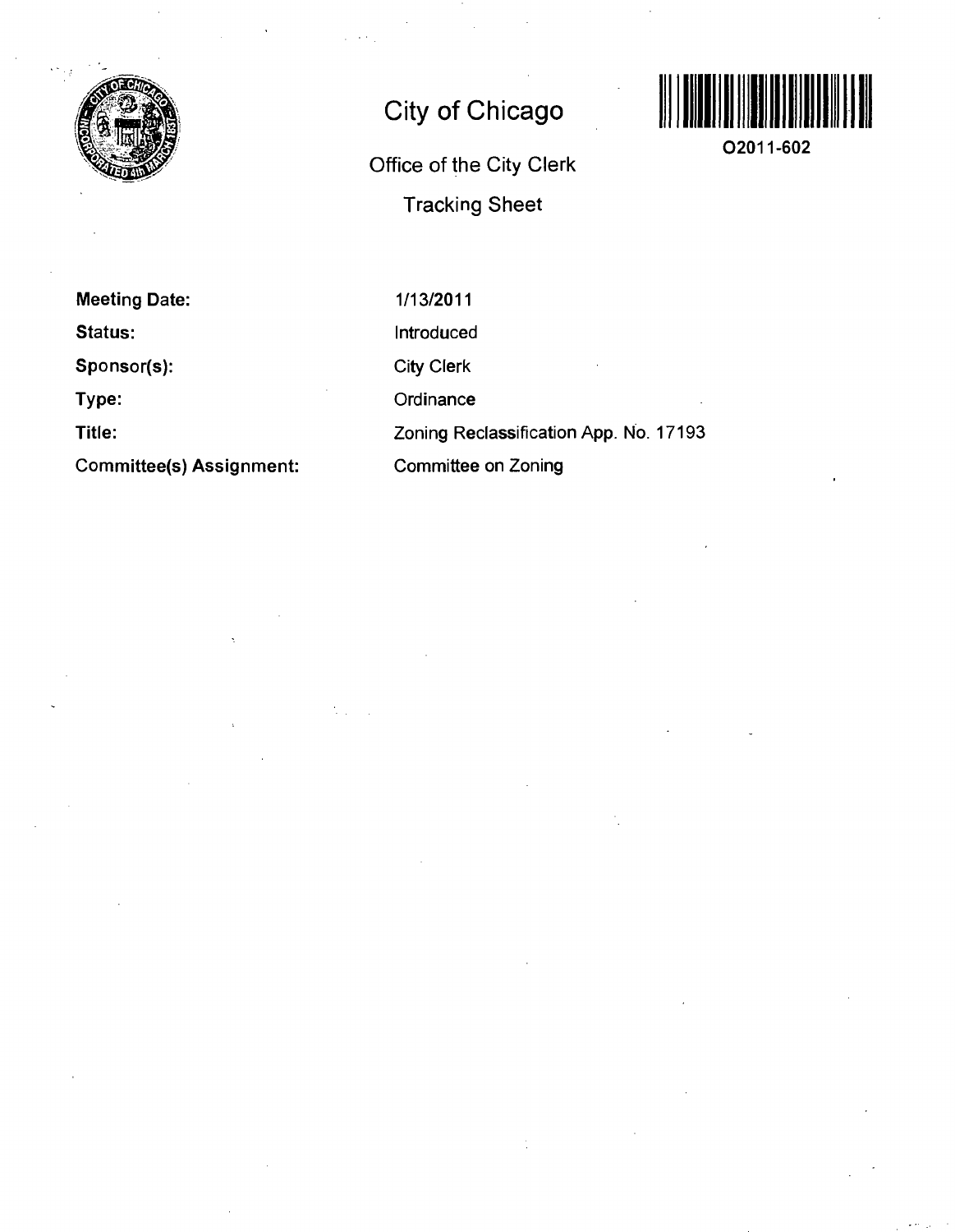$# 17193$ <br>  $1NT$   $DATE$ <br>  $01 - 13 - 11$ 

и.

 $\sim$   $\sim$ 

# CITY OF CHICAGO

 $\overline{\phantom{a}}$ 

# APPLICATION FOR AN AMENDMENT TO THE CHICAGO ZONING ORDINANCE

|                                                                                                                                                                                                                                | 1. ADDRESS of the property Applicant is seeking to rezone: |  |  |  |  |  |
|--------------------------------------------------------------------------------------------------------------------------------------------------------------------------------------------------------------------------------|------------------------------------------------------------|--|--|--|--|--|
|                                                                                                                                                                                                                                | 3641 S. Washtenaw                                          |  |  |  |  |  |
|                                                                                                                                                                                                                                | 2. Ward Number that property is located in: $12^{th}$ Ward |  |  |  |  |  |
|                                                                                                                                                                                                                                | 3. APPLICANT Anjud LLC                                     |  |  |  |  |  |
| ADDRESS 3400 N. Lake Shore Drive Manual Communication of the Shore Drive Manual Communication of the Shore Communication of the Shore Communication of the Shore Communication of the Shore Communication of the Shore Communi |                                                            |  |  |  |  |  |
|                                                                                                                                                                                                                                | CITY Chicago STATE IL ZIP CODE 60657                       |  |  |  |  |  |
|                                                                                                                                                                                                                                | PHONE 773-890-5350 CONTACT PERSON Ashley Ross              |  |  |  |  |  |
| If the applicant is not the owner of the property, please provide the following information<br>regarding the owner and attach written authorization from the owner allowing the<br>application to proceed.                     |                                                            |  |  |  |  |  |
|                                                                                                                                                                                                                                | OWNER N/A                                                  |  |  |  |  |  |
|                                                                                                                                                                                                                                | ADDRESS                                                    |  |  |  |  |  |
|                                                                                                                                                                                                                                |                                                            |  |  |  |  |  |
|                                                                                                                                                                                                                                |                                                            |  |  |  |  |  |
| 5. If the Applicant/Owner of the property has obtained a lawyer as their representative for<br>the rezoning, please provide the following information:                                                                         |                                                            |  |  |  |  |  |
|                                                                                                                                                                                                                                | OWNER Homero Tristan, Tristan & Cervantes                  |  |  |  |  |  |
|                                                                                                                                                                                                                                | ADDRESS 30 W. Monroe St. SUITE 630                         |  |  |  |  |  |
|                                                                                                                                                                                                                                |                                                            |  |  |  |  |  |
|                                                                                                                                                                                                                                | PHONE 312-345-9200 FAX 312-345-1533                        |  |  |  |  |  |

 $\ddot{\cdot}$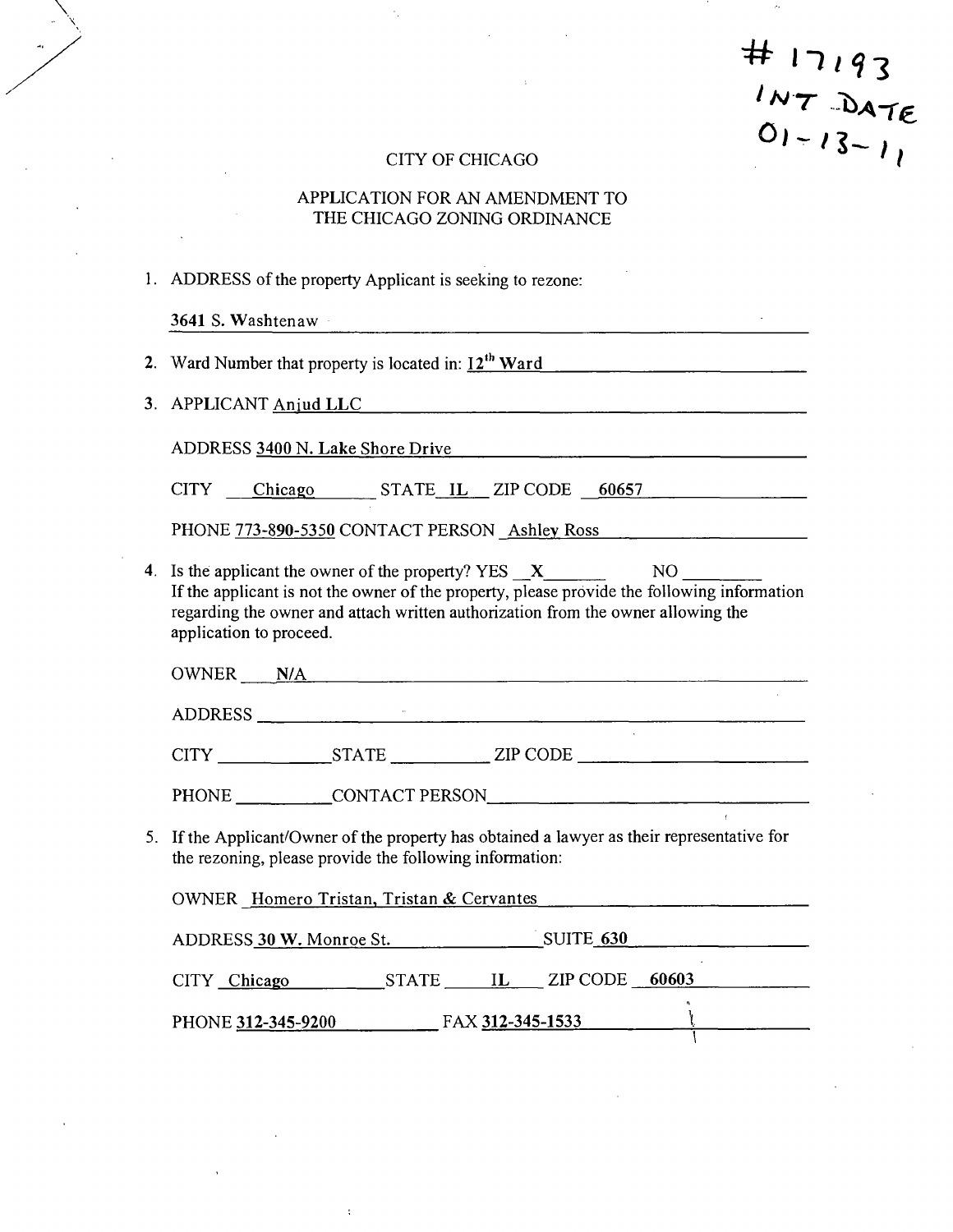6. If the applicant is a legal entity (Corporation, LLC, Partnership, etc.) please provide the names of all owners as disclosed on the Economic Disclosure Statements.

| <b>JOAN ROSS</b>   |  |  |  |  |
|--------------------|--|--|--|--|
| <b>ASHLEY ROSS</b> |  |  |  |  |
|                    |  |  |  |  |

<u> 1988 - Johann John Stein, mars an deutscher Stein († 1988)</u>

- 7. On what date did the owner acquire the owner accuracy property? <u>Interpretent</u>
- $\frac{1}{2}$ . Has the previously rezoned the previously rezoned the property  $\frac{1}{2}$

N<sub>o</sub> No

 $\overline{1}$ 

X

 $\vec{r}$ 

- 9. Present Zoning District  $M1-2$  Proposed Zoning District  $M2-2$
- 10. Lot size is square feet (or dimension) <u>114,000</u>
- 11. Current Use of the property Manufacturing and distribution (non-conforming use).
- 12. Reason for rezoning the property  $\Gamma$ o bring property into zoning compliance and allow for work-related parking to occur on premises.
- 13. Describe the proposed use of the property after rezoning. Indicate the number of dwelling units; number of parking spaces; approximately square footage of any commercial space; and height of the proposed building. (BE SPECIFIC) The premises will remain the same; there will be no change in the number of dwelling units, the number of parking spaces, the square footage of the property/building, or the height of the building. This zoning change will bring property into zoning compliance.
- 14. On May 14, 2007, the Chicago City Council passed the Affordable Requirements Ordinance (ARO) that requires on-site affordable housing units or a fmancial contribution if residential housing projects receive a zoning change under certain circumstances. Based on the lot size of the project in question and the proposed zoning classification, is this project subject to the Affordable Requirements Ordinance? (See Fact Sheet for more information)

 $\underline{\mathbf{X}}$  $YES$  NO  $NOS$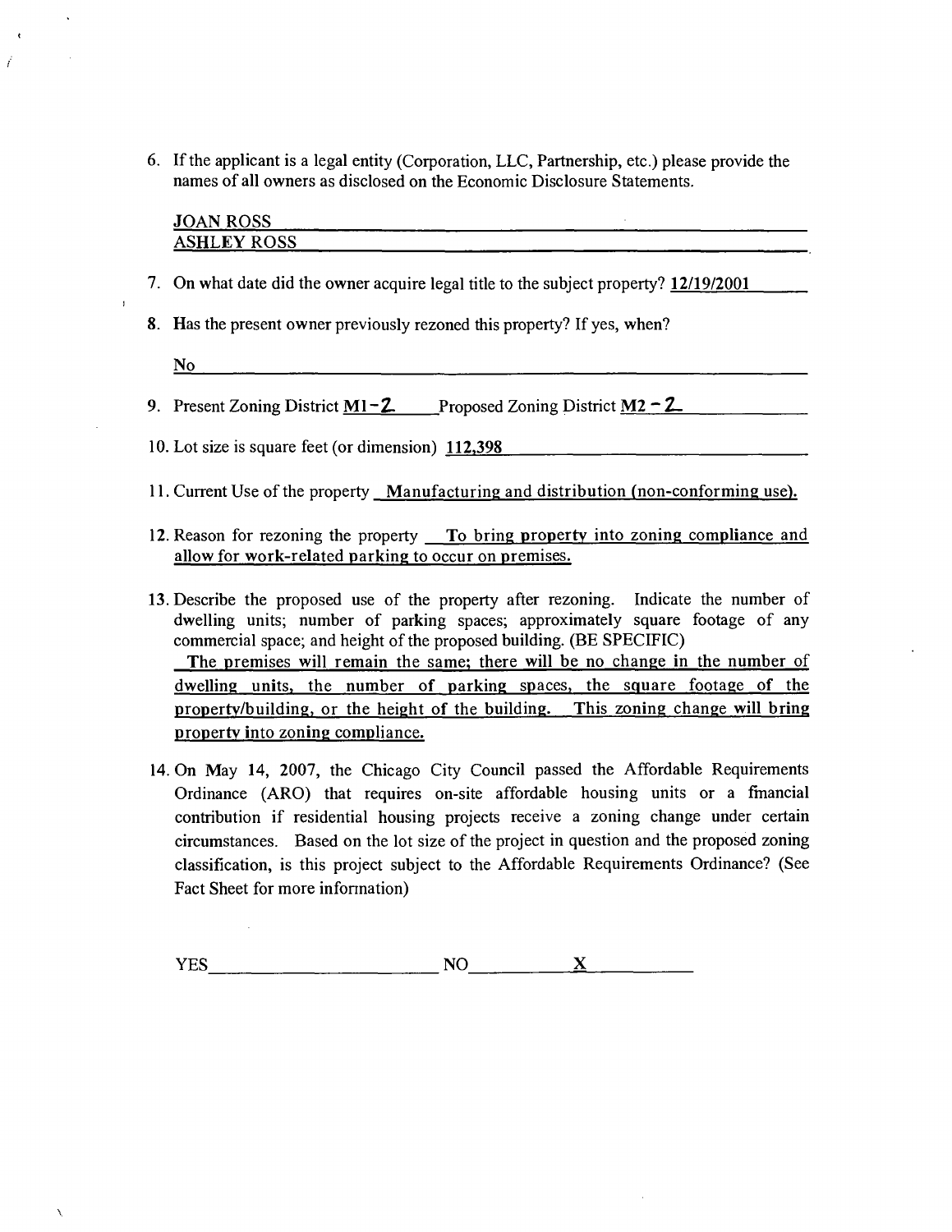COUNTY OF COOK STATE OF ILLINOIS

\_, being first duly swom on oath, states that all of the above statements and the statements contained in the documents submitted herewith are true and correct.

Lelly leur

Subscribed and Swom to before me this  $\overline{5^{+h}}$  day of  $\overline{S^{a_0a_1a_2}}$ , 20  $\overline{\sqrt{a_1^2}}$  $\overline{\phantom{a}}$ Notary Public<br>
OFFICIAL SEAL<br>
LISA DUARTE LISA DUARTE<br>NOTARY PUBLIC, STATE OF ILLINOIS MY COMMISSION EXPIRES

For Office Use Only

Date of Introduction:

File Number:

Ward: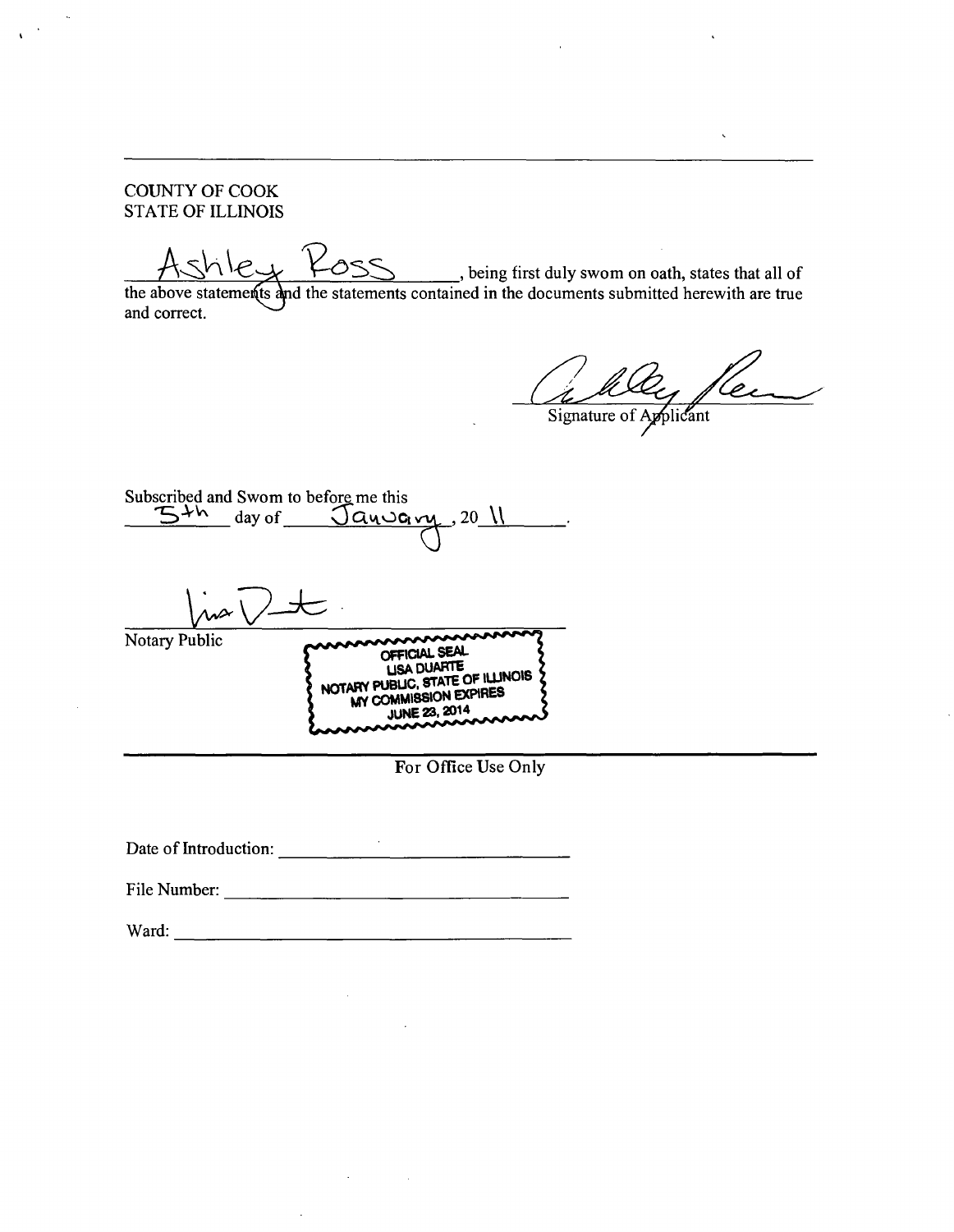#### **ORDINANCE**

#### BE IT ORDAINED BY THE CITY COUNCIL OF THE CITY OF CHICAGO:

SECTION 1. Title 17 of the Municipal Code of Chicago, the Chicago Zoning Ordinance, is hereby

amended by changing ail of the Ml-2 Limited Manufacturing/Business Park District symbols and

indications as shown on Map No. 8-1 in the area bounded by

the center line of West 36th Place; a line 459.5 feet east of and parallel to South Washtenaw Avenue; a line lying 20 feet north of and parallel to the northern boundary of the GM&O Railroad right-of-way; and the center line of South Washtenaw Avenue,

to those of a M2-2 District.

SECTION 2. This ordinance takes effect after its passage and approval.

\*The Line lying 20 feet north of and parallel to the northern boundary of the GM&O Railroad right-ofway can also be described as

a straight line beginning at a point lying 459.5 feet east of South Washtenaw Avenue and 250 feet south of West 36th Place, through a point lying 249.48 feet south of West 36th Place on the eastem border of South Washtenaw Avenue, and extending to the center of South Washtenaw Avenue.

#### **Common Address of Property: 3641 South Washtenaw Avenue**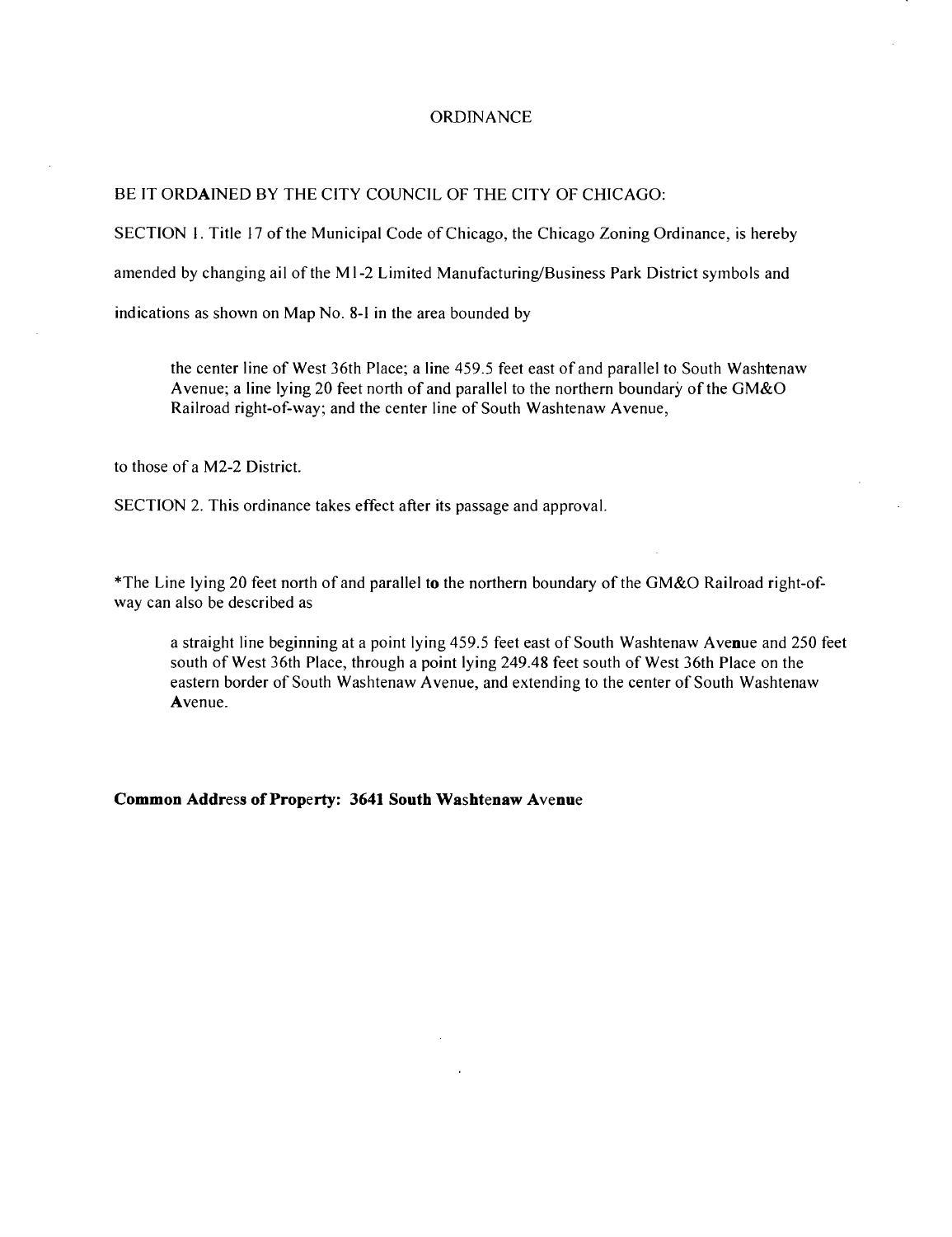# **TRISTAN&CERVANTES**

ATTORNEY S AT LA W

30 West Monroe Street Suite 630 Chicago, Illinois 60603 T. 312 345 9200 **F. 312 345 1533 www.tristancervantes.com** 

January 3, 2010

Dear Property Owner:

In accordance with the requirements for an Amendment to the Chicago Zoning Ordinance, specifically Section  $17-13-0107$ , please be informed that on or about January 5, 2011 the undersigned will cause an application for a change in zoning from an Ml district to an M2 district for the property located at 3641 S. Washtenaw, Chicago, Illinois, 60632 ("Property") to be filed on behalf of Sun Dome, Inc.

The applicant. Sun Dome, Inc., intends to use the subject property to allow for the continued operation of the business of Sun Dome, Inc. and to allow for the parking and storage of Sun Dome, Inc. vehicles and trucks.

The applicant is located at 3641 S. Washtenaw, Chicago, Illinois, 60632. The Owner of the property is Anjud, LLC. The contact person for this application is Mr. Homero Tristan, Esq., of Tristan & Cervantes, 30 West Monroe, Suite 630. Chicago, Illinois 60603. Mr. Tristan may be contacted at 312-345-9200.

Please note that the applicant is not seeking to rezone or purchase your property. The applicant is required by law to send this notice because you own property within 250 feet of the property to be rezoned.

Very truly yours,

TRISTAN & CERVANTES

Homero Tristan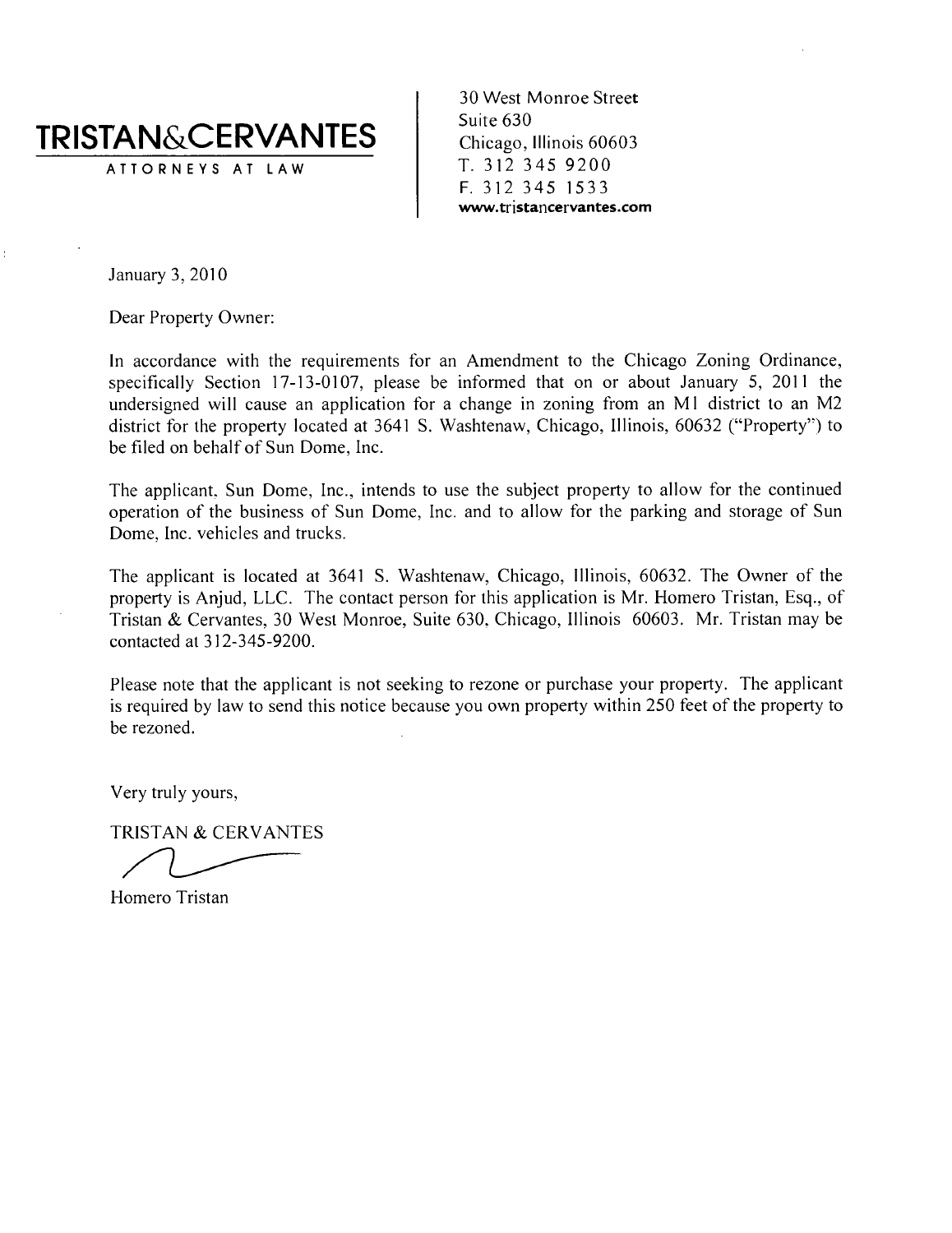January 5, 2011

Honorable Daniel S. Solis Chairman, Committee on Zoning 121 North LaSalle Street Room 304, City Hall Chicago, Illinois 60602

RE: Amendment to Zoning Ordinance Written Notice Form of Affidavit 3641 S. Washtenaw, Chicago, Illinois 60632

The undersigned, Homero Tristan, being first duly swom on oath deposes and states the following:

The undersigned certifies that he has complied with the requirements of Section 17-13-0107 of the Chicago Zoning Ordinance, by sending written notice to such property owners who appear to be the owners of the property within the subject area not solely owned by the applicant, and to the owners of all property within 250 feet in each direction of the lot line of the subject property, exclusively of public roads, streets, alleys and other public ways. Said "written notice" was sent by First Class U.S. Mail, no more than 30 days before filing the application.

The undersigned certifies that the notice contained the address of the property sought to be rezoned; a statement of the intended use of the property; the name and address of the applicant; the name and address of the owner; and a statement that the applicant intends to file the application for a change in zoning on approximately January 5, 2010, to be heard at the January 13, 2010 City Council Meeting.

The undersigned certifies that the applicant has made a bona fide effort to determine the addresses of the parties to be notified under Section 17-13-0107 of the Chicago Zoning Ordinance, 'and that the accompanying list of names and addresses of surrounding property owners within 250 feet of the subject site is a complete list containing the names and addresses of the people required to be served.

Homero Tristan



Subscribed and Swom to before me this

dav of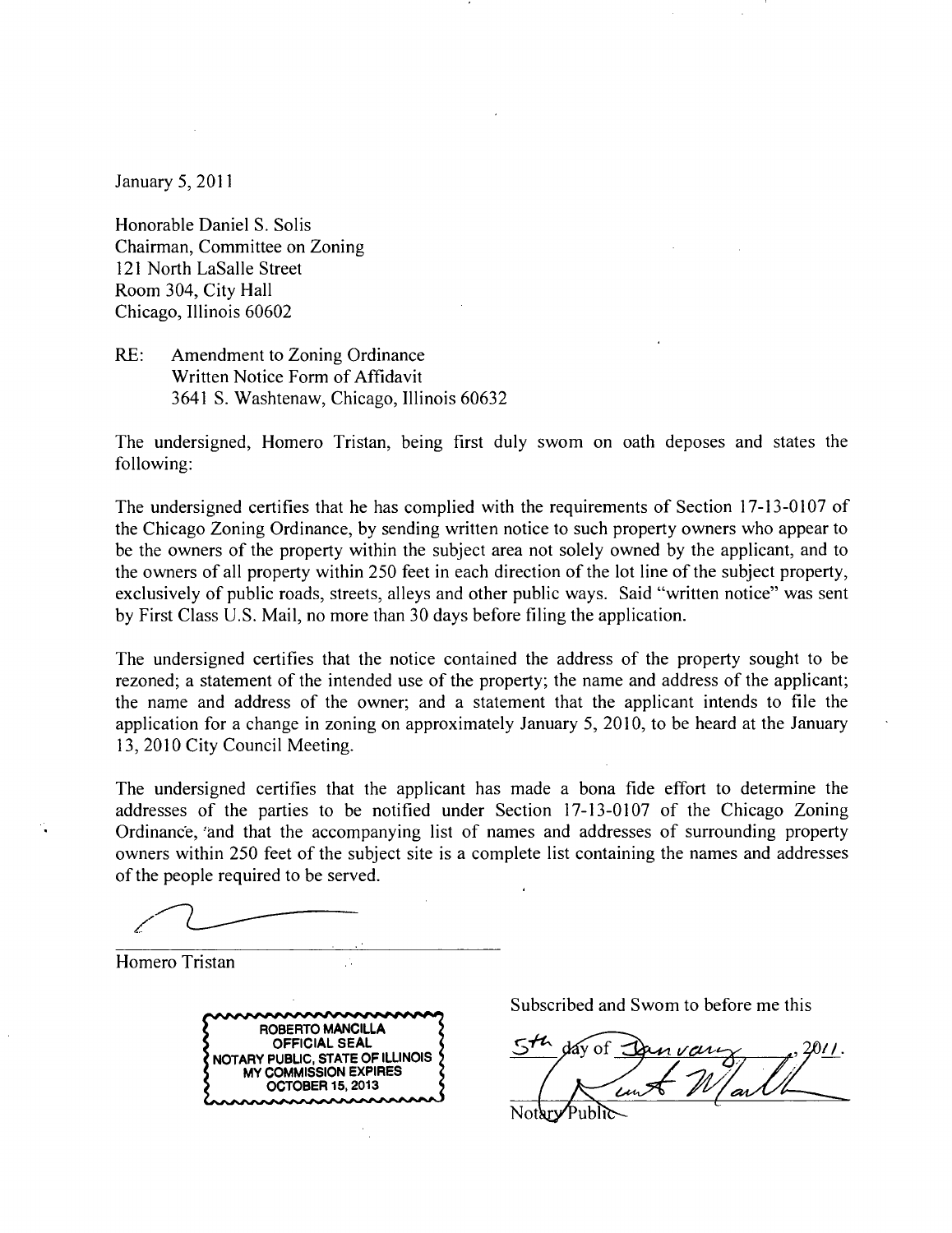# **CITY OF CHICAGO ECONOMIC DISCLOSURE STATEMENT AND AFFIDAVIT**

# **SECTION 1 - GENERAL INFORMATION**

**A. Legal name of Disclosing Party submitting this EDS. Include d/b/a if applicable:** 

# **Anjud LLC**

Check ONE of the following three boxes:

Indicate whether Disclosing Party submitting this EDS is:

- 1. [X] the Applicant OR
- 2. [ ] a legal entity holding a direct or indirect interest in the Applicant. State the legal name of the Applicant in which Disclosing Party holds an interest: OR
- 3. [ ] a specified legal entity with a right of control (see Section ll.B.l .b.) State the legal name of the enfity in which Disclosing Party holds a right of control:
- **B. Business address of Disclosing Party: 3400 N. Lake Shore Drive Chicago, IL 60657**
- **C. Telephone: 773-890-5350 Fax: 773-890-4669 Email: marketing(fl)Tabricosundomes.com**

**D. Name of contact person: Ashley Ross** 

**E. Federal Employer Identification No. (if you have one): 36-4351154** 

F. Brief description of contract, transaction or other undertaking (referred to below as the "Matter") to which this EDS pertains. (Include project number and location of property, if applicable):

# **Zoning Charge**

**G. Which City agency or department is requesting this EDS? Department of Zoning** 

If the Matter is a contract being handled by the City's Department of Procurement Services, please complete the following:

**Specification # N/A and Contract # N/A**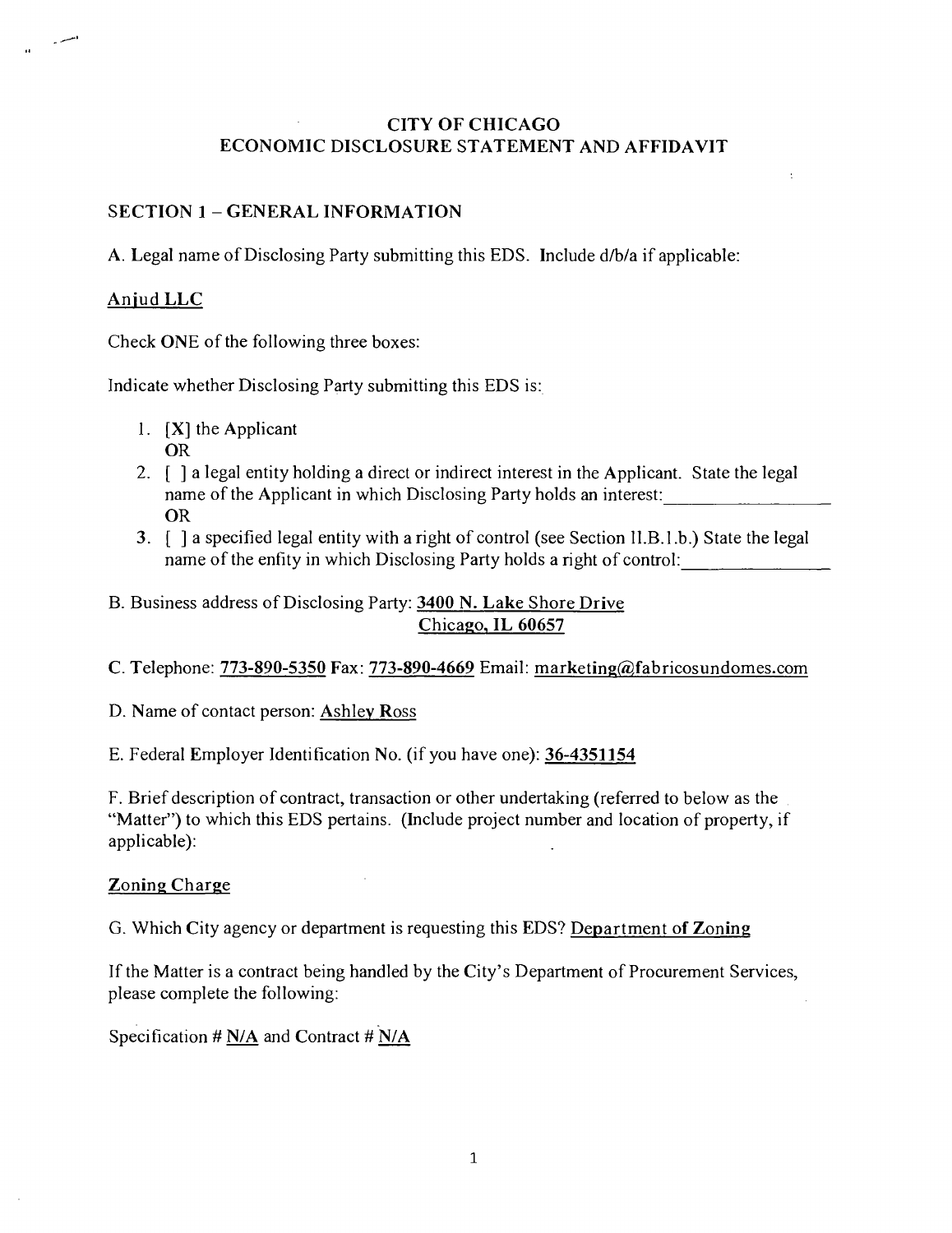### **SECTION II - DISCLOSURE OF OWNERSHIP INTERESTS**

#### A. NATURE OF DISCLOSING PARTY

1. Indicate the nature of the Disclosing Party:

| [ ] Person                                                                 | $[X]$ Limited liability company*                         |
|----------------------------------------------------------------------------|----------------------------------------------------------|
| Publicly registered business corporation [] Limited liability partnership* |                                                          |
| [] Privately held business corporation                                     | [ ] Joint venture*                                       |
| [ ] Sole proprietorship                                                    | [ ] Not-for-profit corporation                           |
| [ ] General partnership*                                                   | (is the not-for-profit corporation also a $501(c)(3)$ )? |
| [ ] Limited partnership*                                                   | I Yes I No                                               |
| [ ] Trust                                                                  | $\int$ Other (please specify)                            |
|                                                                            |                                                          |

\*Note B.l.b below.

2. For legal entities, the state (or foreign country) of incorporation or organization, if applicable:

**Illinois** 

3. For legal entities not organized in the State of Illinois: Has the organization registered to do business in the State of Illinois as a foreign entity:

 $[$  ] Yes  $[$  ] No  $[\underline{X}]$  N/A

#### B. IF THE DISCLOSING PARTY IS A LEGAL ENTITY:

la. List below the full names and titles of all executive officers and all directors of the entity. For not-for-profit corporations, also list below all members, if any, which are legal entities. If there are no such members, write "no members." For trusts, estates or other similar entities, list below the legal titleholder(s).

Name Title

N/A

lb. If you checked "General partnership," "Limited partnership," "Limited liability company," "Limited liability partnership" or "Joint venture" in response to Item A.L above (Nature of Disclosing Party), list below the name and fitle of each general partner, managing member, manager or any other person or entity that controls the day-to-day management of the Disclosing Party. NOTE: Each legal entity listed below must submit an EDS on its own behalf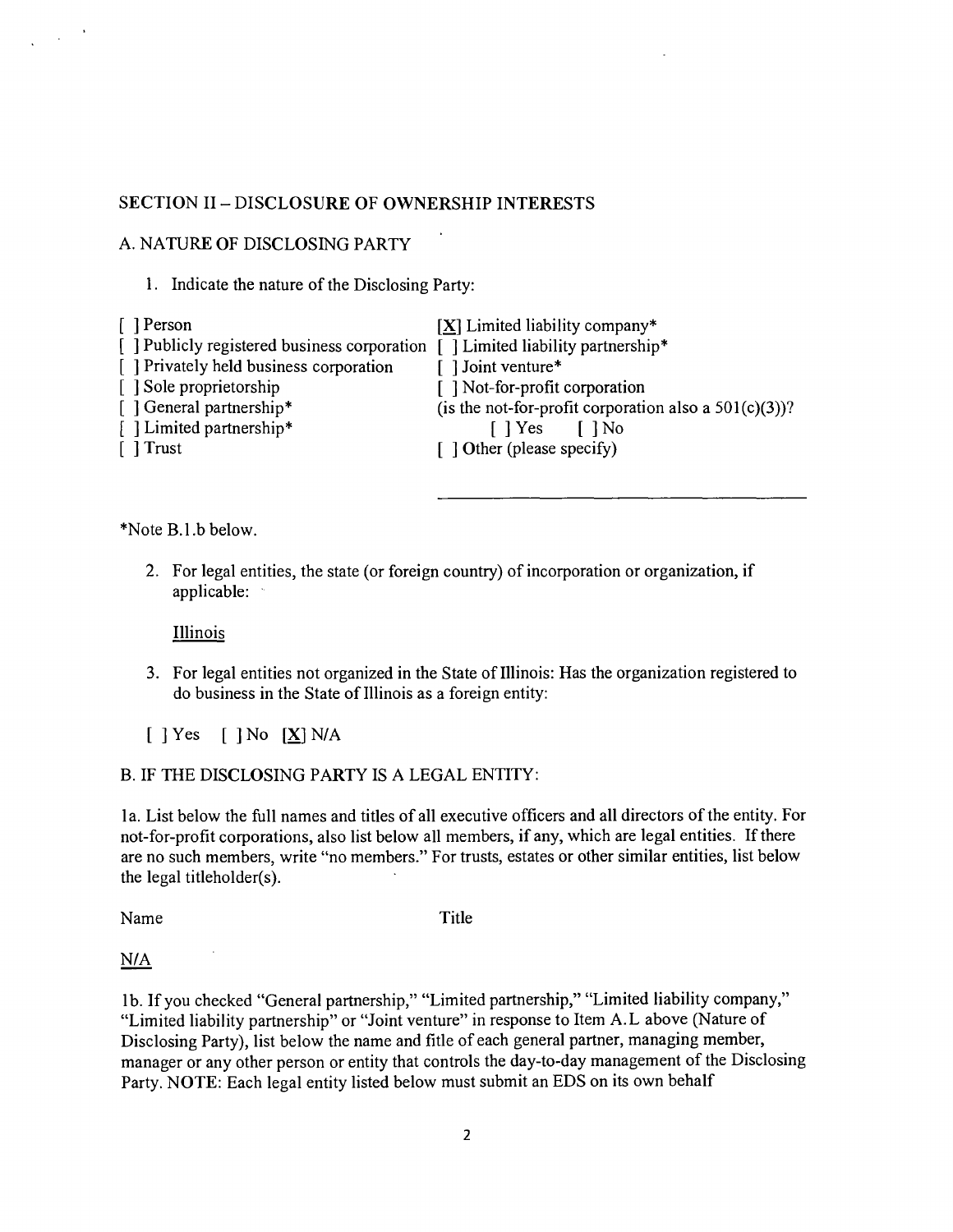| Name               | Title   |     |  |
|--------------------|---------|-----|--|
| <b>Ashley Ross</b> | Manager | 50% |  |
| <b>Joan Ross</b>   | Member  | 50% |  |

2. Please provide the following information conceming each person or entity having a direct or indirect beneficial interest (including ownership) in excess of 7.5% of the Disclosing Party. Examples of such interest include shares in a corporation, partnership interest in a partnership or joint venture, interest of a member or manager in a limited liability company, or interest of a beneficiary of a trust, estate or other similar entity. If none, state "None." NOTE: Pursuant to Section 2-154-030 of the Municipal Code of Chicago ("Municipal Code"), the City may require any such additional information from any applicant which is reasonable intended to achieve fiill disclosure.

| Name               | <b>Business Address</b> | Percentage Interest in the Disclosing Party |  |  |
|--------------------|-------------------------|---------------------------------------------|--|--|
| <b>Ashley Ross</b> | 3400 N. Lake Shore Dr.  | <b>50%</b>                                  |  |  |
| <b>J</b> oan Ross  | 3400 N. Lake Shore Dr.  | $50\%$                                      |  |  |

#### **SECTION III - BUSINESS RELATIONSHIPS WITH CITY ELECTED OFFICIALS**

Has the Disclosing Party had a "business relationship," as defined in Chapter 2-156 of the Municipal Code, with any City elected official in the 12 months before the date this EDS is signed?

#### $[$  ] Yes  $[X]$  No

If yes, please identify below the name(s) of such City elected official (s) and describe such relafionship(s):

#### **N/A**

#### **SECTION IV - DISCLOSURE OF SUBCONTRACTORS AND OTHER RETAINED PARTIES**

The Disclosing Party must disclose the name and business address of each subcontractor, attomey, lobbyist, accountant, consultant and any other person or entity whom the Disclosing Party has retained or expects to retain in connection with the Matter, as well as the nature of the relationship, and the total amount of the fees paid or estimated to be paid. The Disclosing Party is not required to disclose employees who are paid solely through the Disclosing Party's regular payroll.

"Lobbyist" means any person or entity who undertakes to influence any legislative or administrative action on behalf of any person or entity other than; (1) a not-for-profit entity, on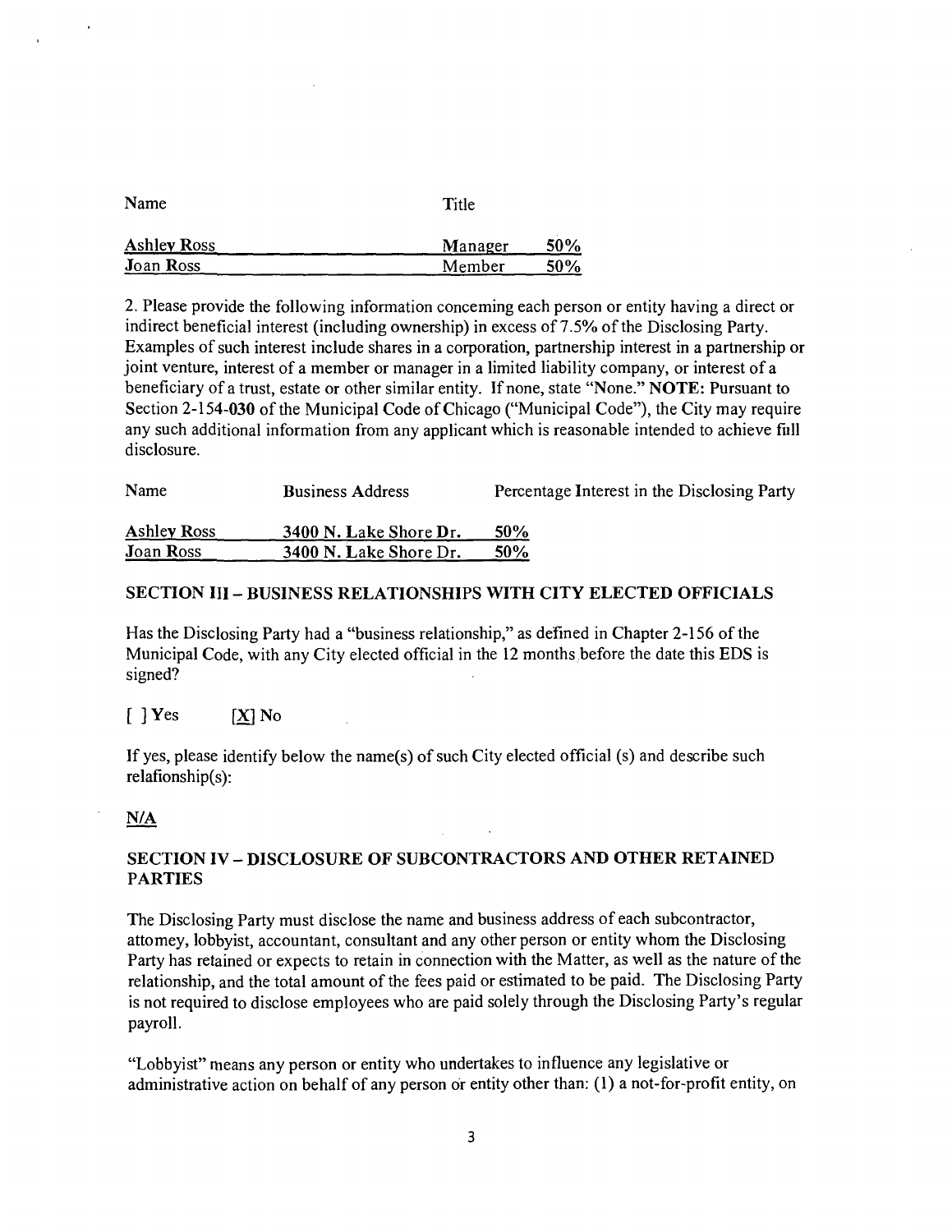an unpaid basis, or (2) himself, "Lobbyist" also means any person or entity any part of whose dufies as an employee of another includes undertaking to influence any legislative or administrative action.

If the Disclosing Party is uncertain whether a disclosure is required under this Section, the Disclosing Party must either ask the City whether disclosure is required or make the disclosure.

| Name                    | <b>Business</b> | Relationship to Disclosing Party | Fees          |
|-------------------------|-----------------|----------------------------------|---------------|
| (indicate whether)      | Address         | (subcontractor, attomey,         | (indicate)    |
| Retained or anticipated |                 | lobbyist, etc.)                  | whether paid  |
| to be retained)         |                 |                                  | or estimated) |

**Tristan & Cervantes 30 W. Monroe, Suite 630 Retained Attorney Approx. \$4,000.00 Chicago, IL 60603** 

#### (Add sheets if necessary)

[ ] Check here if the Disclosing party has not retained, nor expects to retain, any such persons or entities.

#### **SECTION V - CERTIFICATIONS**

#### A. COURT-ORDERED CHILD SUPPORT COMPLIANCE

Under Municipal Code Section 2-92-415; substantial owners of business entities that contract with the City must remain in compliance with their child support of obligations throughout the term of the contract.

Has any person who directly or indirectiy owns 10% or more of the Disclosing Party been declared in arrearage on any child support obligations by any Illinois court of competent jurisdiction?

 $[$  [Yes  $[X]$ No  $[$  ] No person owns 10% or more of the Disclosing Party.

If "Yes," has the person entered into a court-approved agreement for payment of all support owed and is the person in compliance with that agreement?

[ ]Yes [ ]No

#### B. FURTHER CERTIFICATIONS

1 .The Disclosing Party and, if the Disclosing Party is a legal entity, all of those persons or entities identified in Section 11.B.1 of this EDS: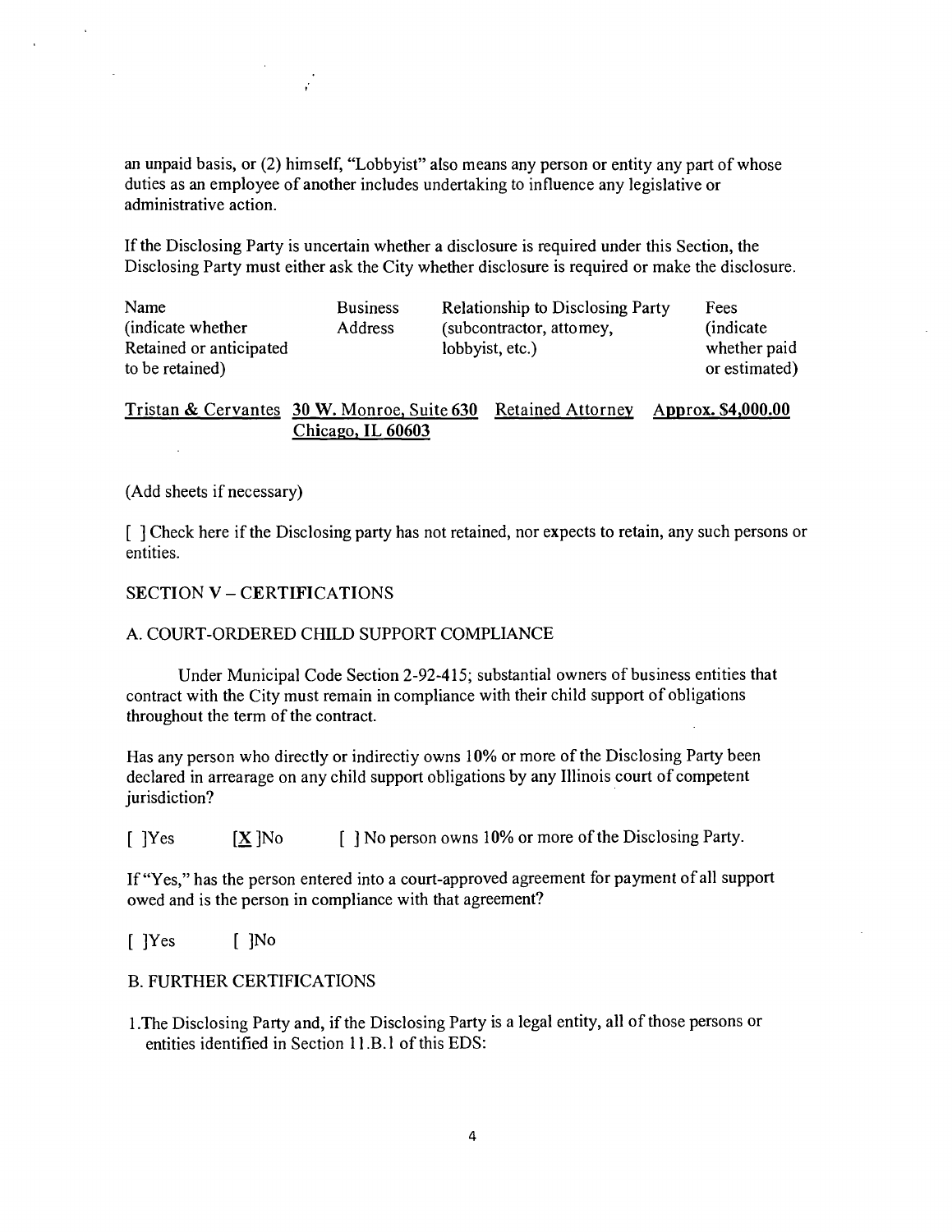- a. are not presently debarred, suspended, proposed for debarment, declared ineligible or voluntarily excluded from any transactions by any federal, state or local unit of govemment;
- b. have not, within a five-year period preceding the date of this EDS, been convicted of a criminal offense, adjudged guilty, or had a civil judgment rendered against them in connection with: obtaining, attempting to obtain, or performing a public (federal, state or local) transaction or contract under a public transaction; a violation of federal or state antitmst statutes, fraud; embezzlement; theft; forgery; briber; falsification or desfruction of records; making false statements; or receiving stolen property;
- c. are not presently indicated for or otherwise criminally or civilly charged by a govemmental entity (federal, state or local) with commission of any of the offense enumerated in clause B.l.b. of this Section V;
- d. have not, within a five-year period preceding the date of this EDS, had one or more public fransactions (federal, state or local) terminated for cause of default; and
- e. have not, within a five-year period preceding the date of this EDS, been convicted, adjudged guilty, or found liable in a civil proceeding, or in any criminal or civil action, including actions conceming environmental violations, instituted by the City or by the federal govemment, any state, or any other unit of local govemment.
- 2. The certifications is subparts 2, 3 and 4 concem:
	- The Disclosing Party;
	- any "Applicable Party" (meaning any party participating in the performance of the Matter, including but not limited to any persons or legal entities disclosed under Section IV, "Disclosure of Subcontractors and Other Retained Parties");
	- any "Affiliated Entity" (meaning a person or entity that, directly or indirectly controls the Disclosing Party, is controlled by the Disclosing Party, or is, with the Disclosing Party, under common control or another person or entity. Indicia of control include, without limitation: interlocking management or ownership; identity of interests among family members, shared facilities and equipment; common use of employees; or organization of a business entity following the ineligibility of a business entity to do business with federal or state or local govemment, including the City, using substantially the same management, ownership, or principals as the ineligible entity); with respect to Applicable Parties, the term Affiliated Entity means a person or entity that directly or indirectiy confrols the Applicable party, is controlled by it, or, with the Applicable Party, is under common control of another person or entity;
	- any responsible official of the Disclosing Party, any Applicable Party or any Affiliated Entity or any other official, agent or employee of the Disclosing party, any Applicable Party or any Affiliated Entity, acting pursuant to the direction or authorization of a responsible official of the Disclosing Party, any Applicable Party or any Affiliated Entity (collectively "Agents").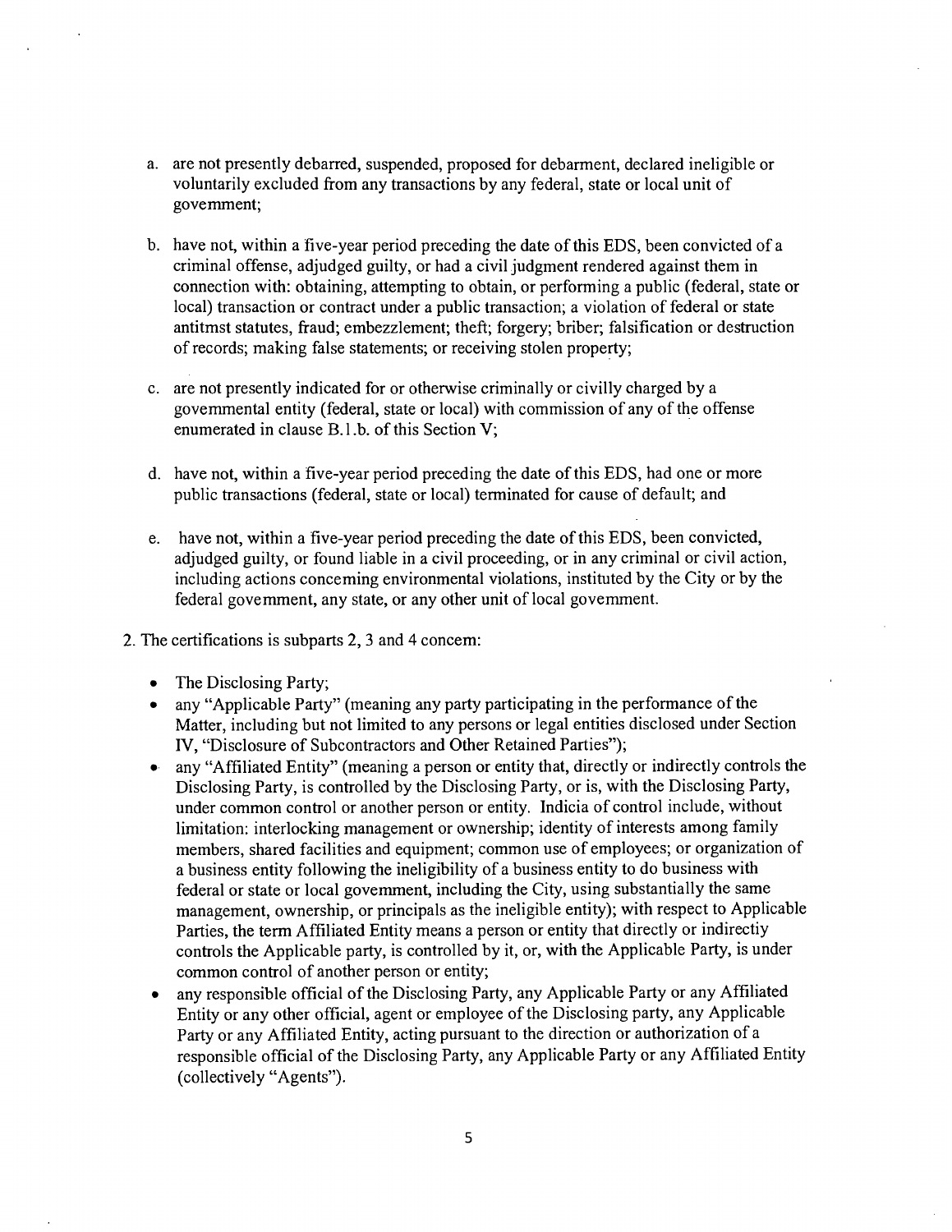Neither the Disclosing Party, nor any Applicable Party, nor any Affiliated Entity of either the Disclosing Party or any Applicable Party nor any Agents have, during the five years before the date this EDS is signed, or, with respect to an Applicable Party, an Affiliated Entity, or an Affiliated Entity of an Applicable Party during the five years before the date of such Applicable Party's or Affiliated Entity's contract or engagement in connection with the Matter:

- a. bribed or attempted to bribe, or been convicted or adjudged guilty of bribery or attempting to bribe, a public officer or employee of the City, the State of Illinois, or any agency of the federal govemment or of any state or local govemment in the United States of America, in that officer's or employee's official capacity;
- b. agreed or colluded with other bidders or prospective bidders, or been a party to any such agreement, or been convicted or adjudged guilty of agreement or collusion among bidders or prospective bidders, in resfraint of freedom of competition by agreement to bid a fixed price or otherwise; or
- c. made an admission of such conduct described in a. or b. above that is a matter of record, but have not been prosecuted for such conduct; or
- d. violated the provisions of Municipal Code Section 2-92-610 (Living Wage Ordinance)
- 3. Neither the Disclosing Party, Affiliated Entity or Applicable Party, or any of their employees, officials, agents or partners, is barred from confracting with any unit of state or local govemment as a result of engaging in or being convicted of (1) bid-rigging in violation of 720 ILCS 5/33E-3; (2) bid-rotating in violation of 720 ILCS 5/33E-4; or (3) any similar offense of any state or of the United States of America that contains the same elements as the offense of bid-rigging or bid-rotating.
- 4. Neither the Disclosing Party nor any Affiliated Entity is listed or any of the following lists maintained by the Office of Foreign Assets Confrol of the U.S. Department of the Treasury or the Bureau of Industry and Security of the U.S. Department of Commerce or their successors; the Specially Designated Nationals List, the Denied Persons List, the Unverified List, the Entity List and the Debarred List.
- 5. The Disclosing Party understands and shall comply with (1) the applicable requirements of the Govemmental Ethics Ordinance of the City, Titie 2, Chapter 2-156 of the Municipal Code; and (2) all the applicable provisions of Chapter 2-56 of the Municipal Code (Office of the Inspector General).
- 6. If the Disclosing Party is unable to certify to any of the above statements in this Part B (Further Certifications), the Disclosing Party must explain below:

N/A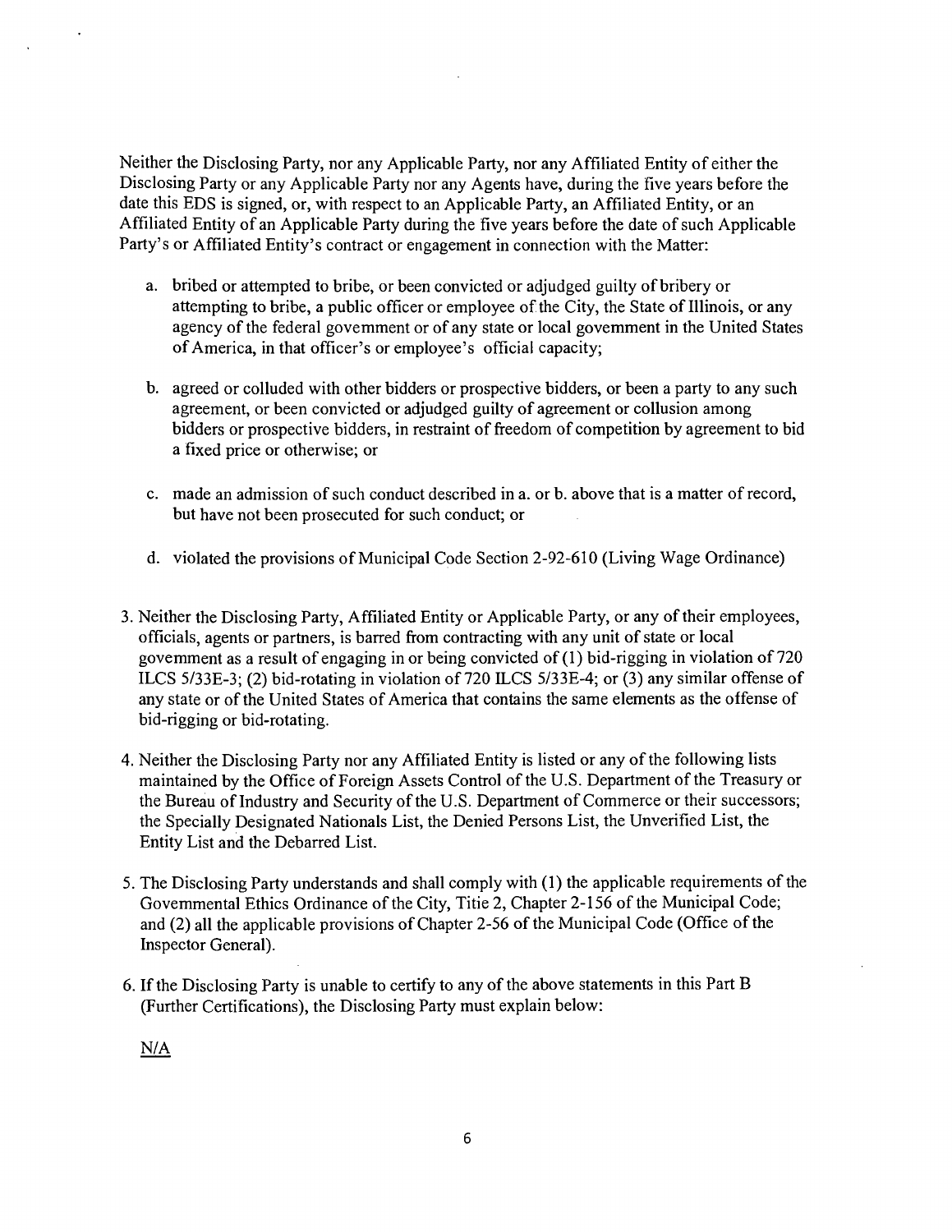If the letter "NA," the word "None," or no response appears on the lines above, it will be conclusively presumed that the Disclosing Party certified to the above statements.

#### C. CERTIFICATION OF STATUS AS FINANCIAL INSTITUTION

For purposes of this Part C, under Municipal Code Section 2-32-455(b), the term "financial institution" means a bank, savings and loan association, thrift, credit union, mortgage banker, mortgage broker, tmst company, savings bank, investment bank, securities broker, municipal securities broker, securities dealer, municipal securities dealer, securities underwriter, municipal securities underwriter, investment tmst, venture capital company, bank holding company, financial services holding company, or any licensee under the Consumer Installment Loan Act, the Sales Finance Agency Act, or the Residential Mortgage Licensing Act. However, "financial institution" specifically shall not include any entity whose predominant business is the providing of tax deferred, defined contribution, pension plans to public employees in accordance with Section 403(b) and 457 of the Intemal Revenue Code.

(Additional definitions may be found in Municipal Code Section 2-32-455(b).)

#### 1. CERTIFICATION

The Disclosing Party certifies that the Disclosing Party (check one)

 $[ \ ]$  is  $[ \mathbf{X} ]$  is not

a "financial institution" as defined in Section 2-32-455(b) of the Municipal Code.

2. If the Disclosing Party IS a financial institution, then the Disclosing Party pledges:

"We are not and will not become a predatory lender as defined in Chapter 2-32 of the Municipal Code. We further pledge that none of our affiliates is, and none of them will become, a predatory lender as defined in Chapter 2-32 of the Municipal Code. We understand that becoming a predatory lender or becoming an affiliate of a predatory lender may result in the loss of the privilege of doing business with the City."

If the Disclosing Party is unable to make this pledge because it or any of its affiliates (as defined in Section 2-32-45 5(b) of the Municipal Code) is a predatory lender within the meaning of Chapter 2-32 of the Municipal Code, explain here (attach additional pages if necessary):

#### N/A

If the letters "NA" the word "None" or no response appears on the lines above, it will be conclusively presumed that the Disclosing Party certified to the above statements.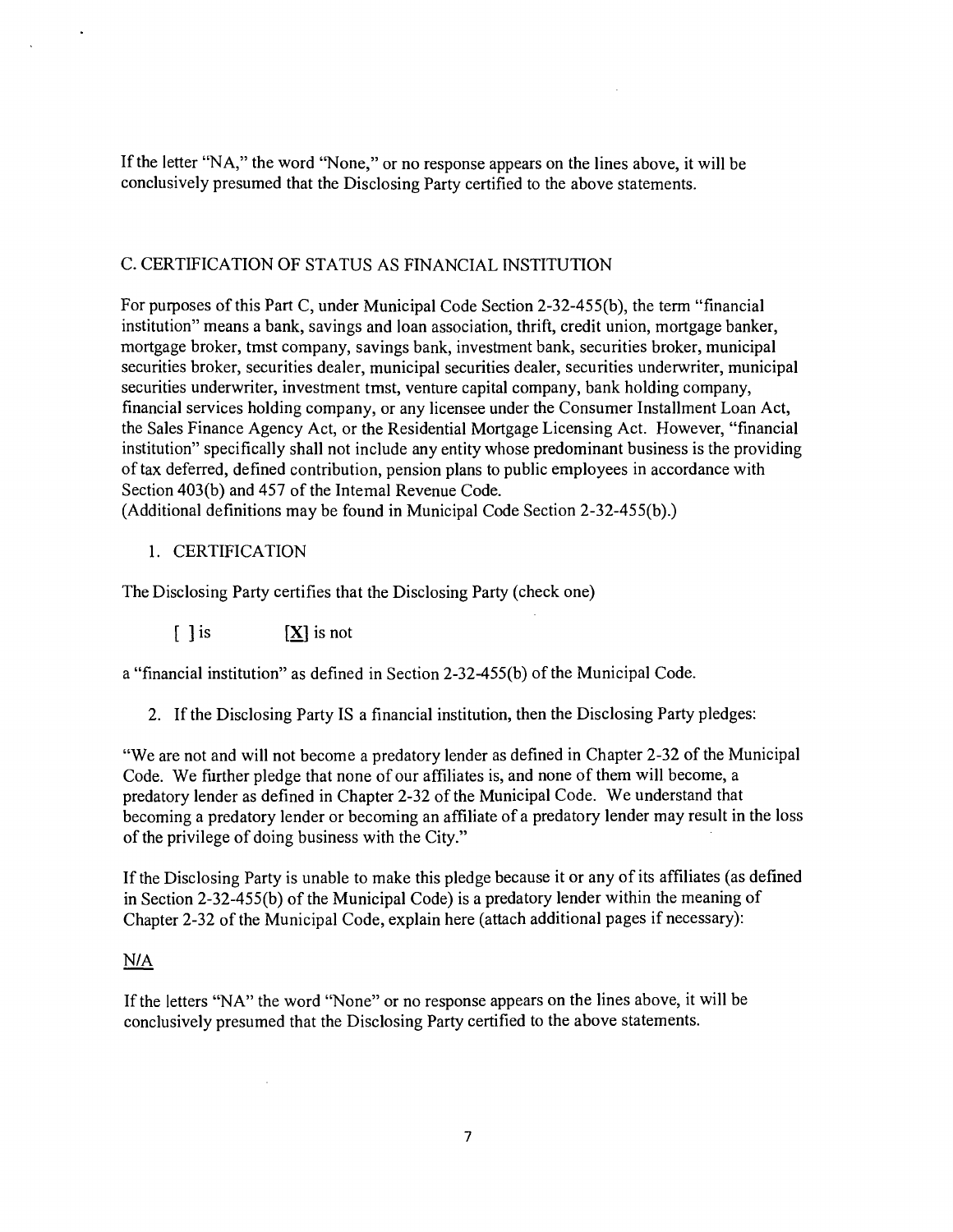#### D. CERTIFICATION REGARDING INTEREST IN CITY BUSINESS

Any words or terms that are defined in Chapter 2-156 ofthe Municipal Code have the same meaning when used in this Part D.

1. In accordance with Section 2-156-110 of the Municipal Code: Does any official or employee ofthe City have a financial interest in his or her own name or in the name of any other person or entity in the Matter? [ JYes [X]No

NOTE: If you checked "Yes" to Item D.L, proceed to Items D.2. and D.3. If you checked "No" to Item D.1., proceed to Part E.

2. Unless sold pursuant to a process of competitive bidding, or otherwise permitted, no City elected official or employee shall have a financial interest in his or her own name or in the name of any other person or entity in the purchase of any property that (i) belongs to the City, or (ii) is sold for taxes of assessment, or (iii) is sold by virtue of legal process at the suit of the City (collectively, "City Property Sale"). Compensation for property taken pursuant to the City's eminent domain power does not constitute a financial interest within the meaning of this Part D.

Does the Matter involve a City Property Sale?

 $\begin{bmatrix} \end{bmatrix}$  Yes  $[X]$  No

3. If you checked "Yes" to Item D. 1., provide the names and business addresses of the City officials or employees having such interest and identify the nature of such interest:

Name Business Address Nature of Interest

N/A

4. The Disclosing Party further certifies that no prohibited financial interest in the Matter will be acquired by any City official or employee.

#### E. CERTIFICATION REGARDING SLAVERY ERA BUSINESS

The Disclosing Party has searched any and all records of the Disclosing Party and any and all predecessor entities for records of investments or profits from slavery, the slave industry, or slaveholder insurance policies from the slavery era (including insurance policies issued to slaveholders that provided coverage for damage to or injury or death of their slaves) and has disclosed in this EDS any and all such records to the City. In addition, the Disclosing Party must disclose the names of any and all slaves or slaveholders described in those records. Failure to comply with these disclosure requirements may make the Matter to which this EDS pertains voidable by the City.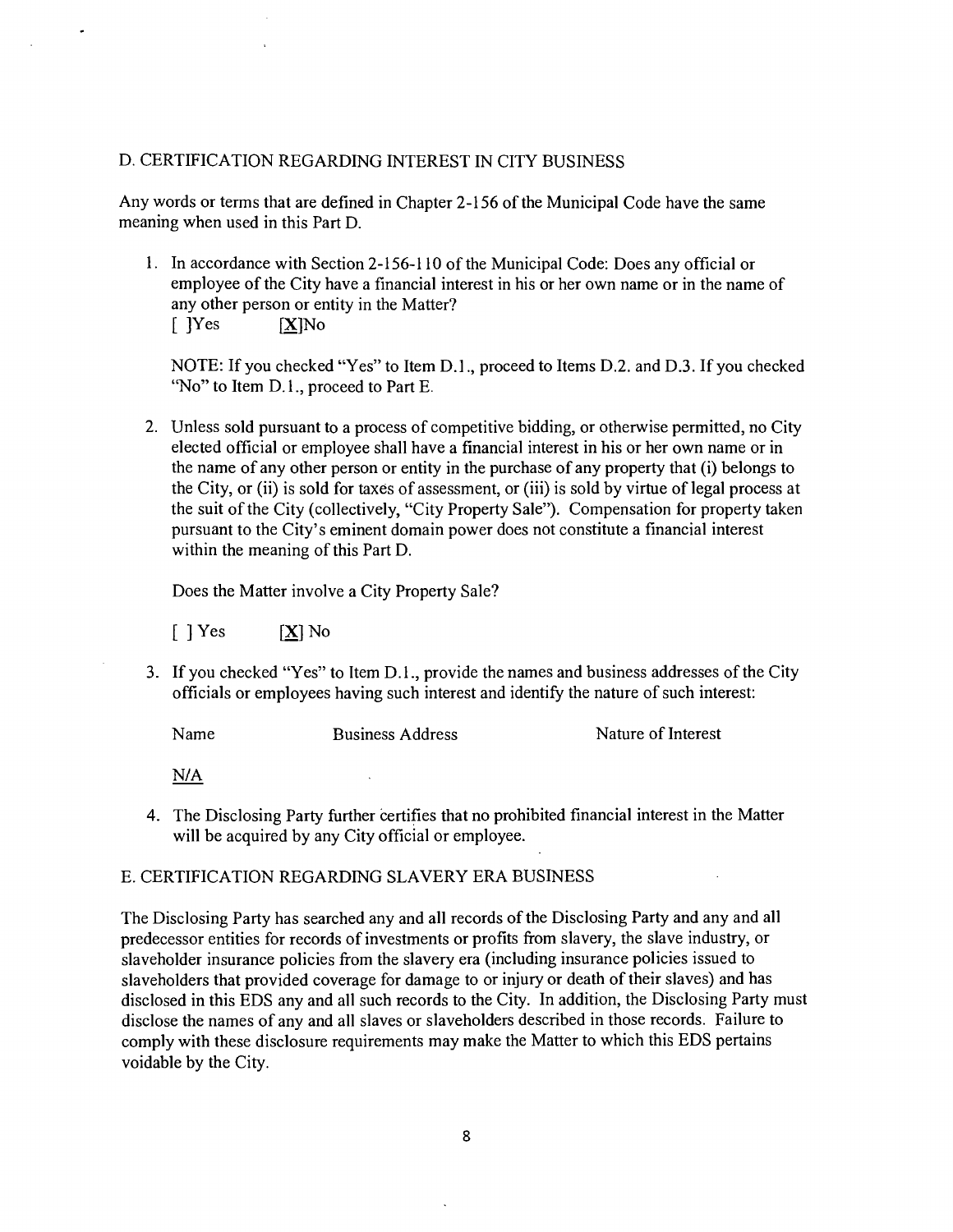Please check either 1, or 2, below. If the Disclosing Party checks 2., the Disclosing Party must disclose below or in an attachment to this EDS all requisite information as set forth in that paragraph 2.

 $\underline{X}$  1. The Disclosing Party verifies that (a) the Disclosing Party has searched any and all records of the Disclosing Party and any and all predecessor entities for records of investments or profits from slavery, the slave industry, or slaveholder insurance policies, and (b) the Disclosing Party has found no records of investments or profits from slavery, the slave industry, or slaveholder insurance policies and no records of names of any slaves or slaveholders.

2. The Disclosing Party verifies that, as a result of conducting the search in step 1(a) above, the Disclosing Party has found records relating to investments or profits from slavery, the slave industry, or slaveholder insurance policies and/or the names of any slaves or slaveholders. The Disclosing Party verifies that the following constitutes fiill disclosure of all such records:

**N/A** 

#### **SECTION VI - CERTIFICATION FOR FEDERALLY-FUNDED MATTERS**

NOTE: If the Matter is federally funded, complete this Section VI. If the Matter is not federally fimded, proceed to Section VII.

#### A. CERTIFICATION REGARDING LOBBYING

1. List below the names of all persons or entities registered under the federal Lobbying Disclosure Act of 1995 who have made lobbying contacts on behalf of the Disclosing Party with respect to the Matter: (Begin list here, add sheets as necessary):

(If no explanation appears or begins on the lines above, or if the letters "NA" or if the word "None" appear, it will be conclusively presumed that the Disclosing Party means that  $NO$ persons or entities registered under the Lobbying Disclosure Act of 1995 have made lobbying contacts on behalf of the Disclosing Party with respect to the Matter.)

2. The Disclosing Party has not spent and will not expend any federally appropriated fiinds to pay any person or entity listed in Paragraph A.l . above for his or her lobbying activities or to pay any person or entity to influence or attempt to influence an officer or employee of any agency, as defined by applicable federal law, a member of Congress, an officer or employee of Congress, or an employee of a member of Congress, in connection with the award of any federally funded confract, making any federally fimded grant or loan, entering into any cooperative agreement, or to extend, continue, renew, amend, or modify any federally funded confract, grant, loan, or cooperative agreement.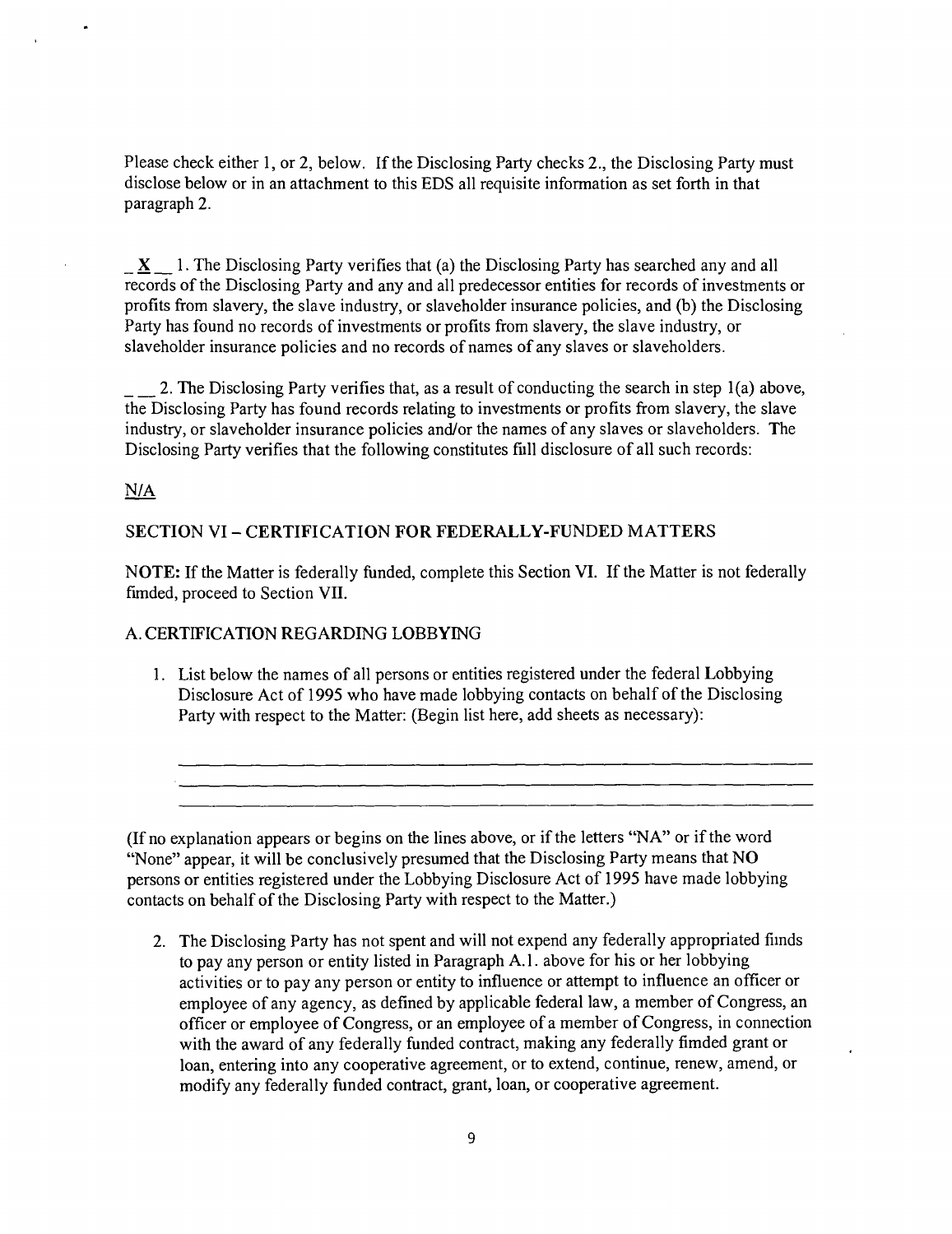3. The Disclosing Party will submit an updated certification at the end of each calendar quarter in which there occurs any event that materially affects the accuracy of the statements and information set forth in paragraphs A. l and A.2. above.

If the Matter is federally funded and any funds other than federally appropriated fimds have been or will be paid to any person or entity for influencing or attempting to influence an officer or employee of any agency (as defined by applicable federal law), a member of Congress, an officer or employee of Congress, or an employee of a member of Congress in connection with the Matter, the Disclosing Party must complete and submit Standard Form-LLL, "Disclosure Form to Reporting Lobbying," in accordance with its instructions. The form may be obtained online from the federal Office of Management and Budget (0MB) web site at http://www.whitehouse.gov/omb/grants/sflllin-pdf, linked on the page http://www.whitehouse.gov/omb/grants/grants\_forms.html.

- 4. The Disclosing Party certifies that either: (i) it is not an organization described in section 501(c)(4) of the Intemal Revenue Code of 1986; or (ii) it is an organization described in section  $501(c)(4)$  of the Intemal Revenue Code of 1986 but has not engaged and will not engage in "Lobbying Activities."
- 5. If the Disclosing Party is the Applicant, the Disclosing Party must obtain certification equal in form and substance to paragraphs A.l . through A.4. above from all subconfractors before it awards any subconfract and the Disclosing Party must maintain all such subcontractors' certifications for the duration of the Matter and must make such certifications promptly available to the City upon request.

#### B. CERTIFICATION REGARDENG EQUAL EMPLOYMENT OPPORTUNITY

If the Matter is federally fiinded, federal regulations require the Applicant and all proposed subcontractors to submit the following information with their bids or in writing at the outset of negotiations.

Is the Disclosing Party the Applicant?

 $[$  ]Yes  $[$  ]No

If "Yes," answer the three questions below:

1. Have you developed and do you have on file affirmative action programs pursuant to applicable federal regulations? (See 41 CFR Part 60-2.)

 $[$  ]Yes  $[$  ]No

2. Have you filed with the Joint Reporting Committee, the Director of the Office of Federal Confract Compliance Programs, or the Equal Employment Opportunity Commission all reports due under the applicable filing requirements?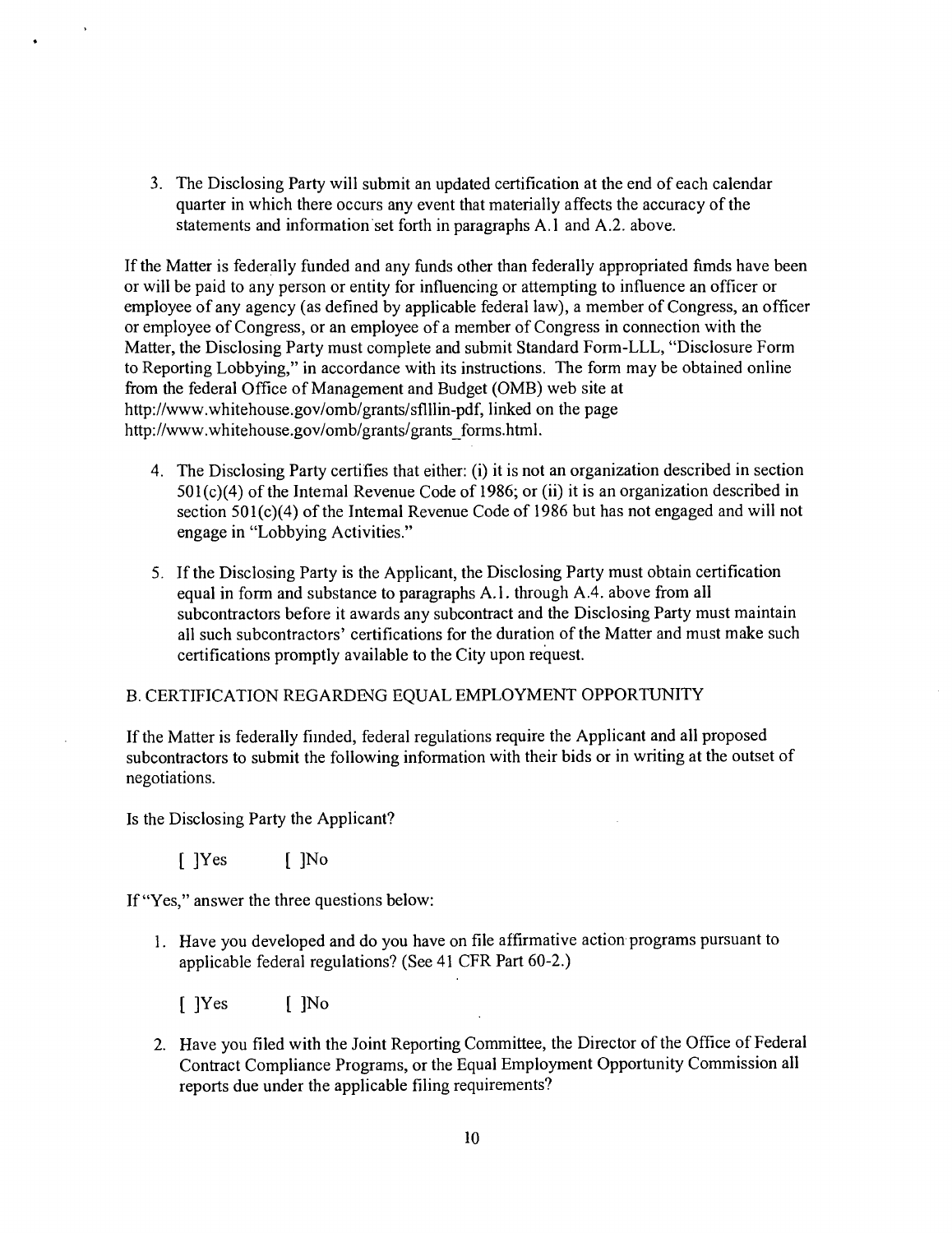$[$   $]$ Yes  $[$   $]$ No

3. Have you participated in any previous contracts of subconfracts subject to the equal opportunity clause? [ ]Yes [ ]No

If you checked "No" to question 1. or 2. Above, please provide an explanation:

#### **SECTION VII - ACKNOWLEDGMENTS, CONTRACT INCORPORATION, COMPLL\NCE, PENALTIES, DISCLOSURE**

The Disclosing Party understands and agrees that:

- A. By completing and filing this EDS, the Disclosing Party acknowledges and agrees, on behalf of itself and the persons or entities named in this EDS, that the City may investigate the creditworthiness of some or all of the persons or entities named in this EDS.
- B. The certifications, disclosures, and acknowledgments contained in this EDS will become part of any contract or other agreement between the Applicant and the City in connection with the Matter, whether procurement. City assistance, or other City action, and are material inducements to the City's execution of any contract or taking other action with respect to the Matter. The Disclosing Party understands that it must comply with all statutes, ordinances, and regulations on which this EDS is based.
- C. The City's Govemmental Ethics and Campaign Financing Ordinances, Chapters 2-156 and 2-164 of the Municipal Code, impose certain duties and obligations on persons or entities seeking City confracts, work, business, or fransactions. The full text of these ordinances and a fraining program is available on line at www.citvofchicago.org/Ethics. and may also be obtained from the City's Board of Ethics, 740 N . Sedgwick St., Suite 500, Chicago, IL 60610, (312) 744-9660. The Disclosing Party must comply fiilly with the applicable ordinances.
- D. If the City determines that any information provided in this EDS is false, incomplete or inaccurate, any confract or other agreement in connection with which it is submitted may be rescinded or be void or voidable, and the City may pursue any remedies under the contract or agreement (if not rescinded, void or voidable), at law, or in equity, including terminating the Disclosing Party's participation in the Matter and/or declining to allow the Disclosing Party to participate in other fransactions with the City. Remedies at law for a false statement of material fact may include incarceration and an award to the City of freble damages.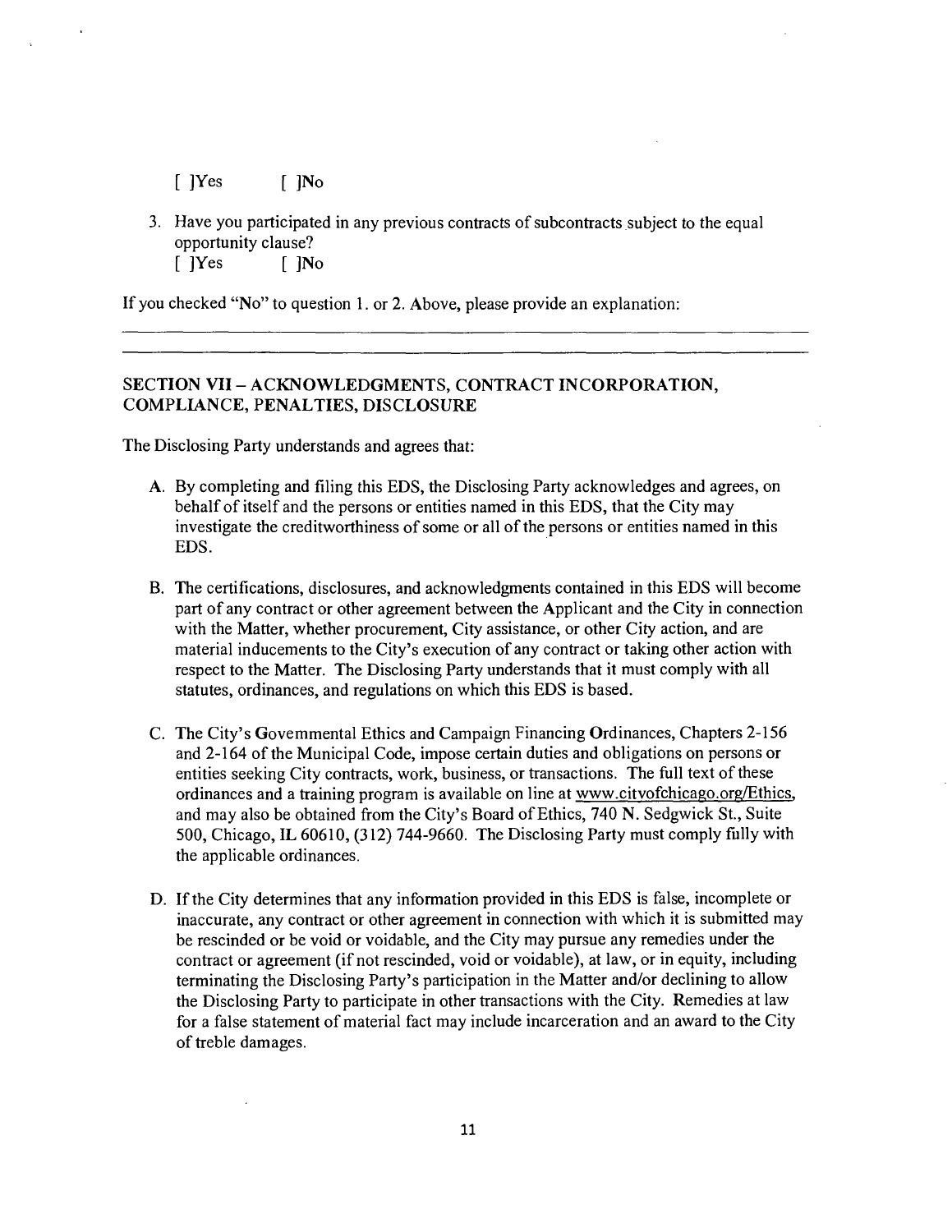- E. It is the City's policy to make this document available to the public on its Intemet site and/or upon request. Some or all of the information provided on this EDS and any attachments to this EDS may be made available to the public on the Intemet, in response to a Freedom of Information Act request, or otherwise. By completing and signing this EDS, the Disclosing Party waives and releases any possible rights or claims which it may have against the City in connection with the public release of information contained in this EDS and also authorizes the City to verify the accuracy of any information submitted in this EDS.
- F. The information provided in this EDS must be kept current. In the event of changes, the Disclosing Party must supplement this EDS up to fhe time the City takes action on the Matter. If the Matter is a contract being handled by the City's Department of Procurement Services, the Disclosing Party must update this EDS as the confract requires.

The Disclosing Party represents and warrants that:

G. The Disclosing Party has not withheld or reserved any disclosures as to economic interests in the Disclosing Party, or as to the Matter, or any information, data, or plan as to the intended use or purpose for which the Applicant seeks City Council or other City agency action.

For purposes of the certifications in H.l. and H.2. below, the term 'affiliate" means any person or entity that, directiy or indirectiy: confrols the Disclosing Party, is confrolled by the Disclosing Party, or is, with the Disclosing Party, under common confrol of another person or entity. Indicia of confrol include, without limitation: interlocking management or ownership; identity of interests among family members; shared facilities and equipment; common use of employees; or organization of a business entity following the ineligibility of a business entity to do business with the federal govemment or a state or local govemment, including the City, using substantially the same management, ownership, or principals as the ineligible entity.

H. 1. The Disclosing Party is not delinquent in the payment of any tax administered by the Illinois Department of Revenue, nor are the Disclosing Party or its affiliates delinquent in paying any fine, fee, tax or other charge owed to the City. This includes, but is not limited to, all water charges, sewer charges, license fees, parking tickets, property taxes or sales taxes.

H.2. If the Disclosing Party is the Applicant, the Disclosing Party and its affiliates will not use, nor permit their subcontractors to use, any facility on the U.S. EPA's List of Violating Facilities in connection with the Matter for the duration of time that such facility remains on the list.

H.3. If the Disclosing Party is the Applicant, the Disclosing Party will obtain from any confractors/subconfractors hired or to be hired in connection with the Matter certification equal in form and substance to those in H.l. and H.2. above and will not, without the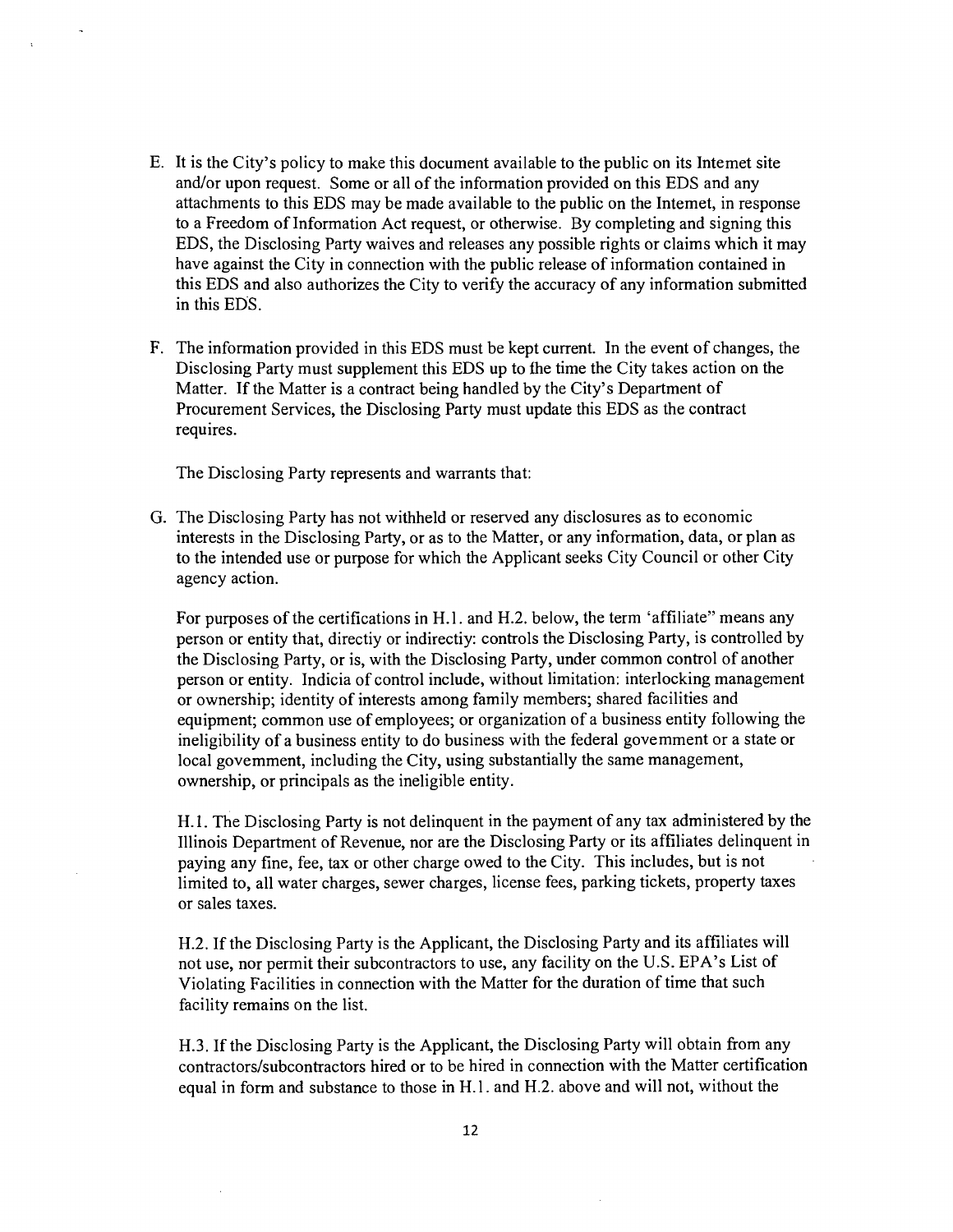prior written consent of the City, use any such contractor/subcontractor that does not provide such certifications or that the Disclosing Party has reason to believe has not provided or cannot provide truthful certifications.

NOTE: If the Disclosing Party cannot certify as to any of the items in H.1., H.2. or H.3. above, an explanatory statement must be attached to this EDS.

#### **CERTIFICATION**

Under penalty of perjury, the person signing below: (1) warrants that he/she is authorized to execute this EDS on behalf of the Disclosing Party, and (2) warrants that all certifications and statements contained in this EDS are true, accurate and complete as of the date fumished to the City.

(Print or type name of Disclosing Party)

Date:  $\frac{1}{\sqrt{1-\frac{1}{2}} \cdot \frac{1}{\sqrt{1-\frac{1}{2}} \cdot \frac{1}{\sqrt{1-\frac{1}{2}} \cdot \frac{1}{\sqrt{1-\frac{1}{2}} \cdot \frac{1}{\sqrt{1-\frac{1}{2}} \cdot \frac{1}{\sqrt{1-\frac{1}{2}} \cdot \frac{1}{\sqrt{1-\frac{1}{2}} \cdot \frac{1}{\sqrt{1-\frac{1}{2}} \cdot \frac{1}{\sqrt{1-\frac{1}{2}} \cdot \frac{1}{\sqrt{1-\frac{1}{2}} \cdot \frac{1}{\sqrt{1-\frac{1}{2}} \cdot \frac{1}{\sqrt{1-\frac{1}{2}}$ 

By: Girley /le

(Print or type name of person signing)

(Print or type title of person signing)

Signed and sworn to before me on  $(data)$ , by  $at$ ,  $(state)$ ,  $(state)$ ,  $(state)$ 

Notary Public.

Commission expires:  $\frac{1}{2}$   $\frac{1}{2}$   $\frac{1}{2}$   $\frac{1}{2}$   $\frac{1}{2}$   $\frac{1}{2}$   $\frac{1}{2}$   $\frac{1}{2}$   $\frac{1}{2}$   $\frac{1}{2}$   $\frac{1}{2}$   $\frac{1}{2}$   $\frac{1}{2}$   $\frac{1}{2}$   $\frac{1}{2}$   $\frac{1}{2}$   $\frac{1}{2}$   $\frac{1}{2}$   $\frac{1}{2}$   $\frac{1}{2}$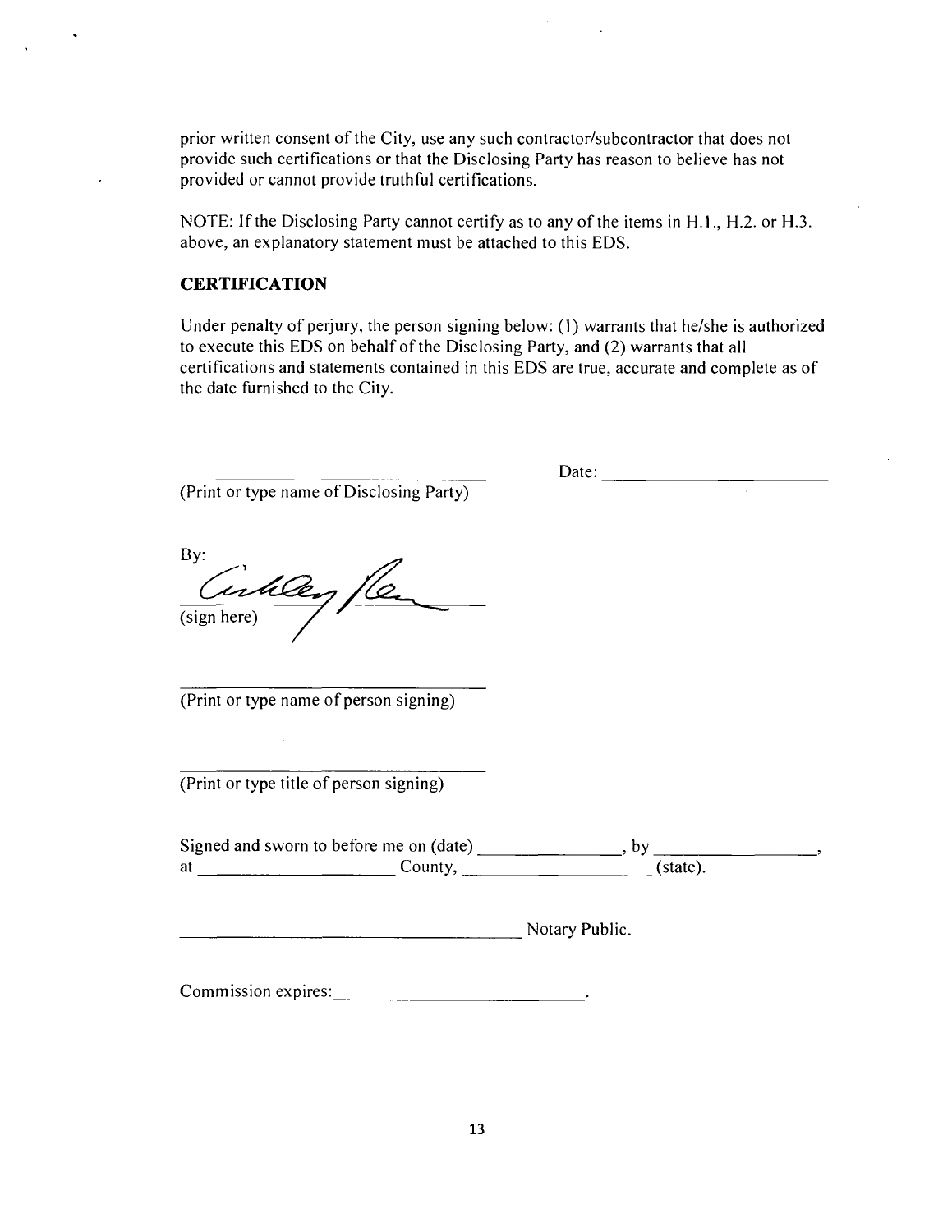#### **CITY OF CHICAGO ECONOMIC DISCLOSURE STATEMENT AND AFFIDAVIT APPENDLX A**

#### **FAMILIAL RELATIONSHIPS WITH ELECTED CITY OFFICIALS AND DEPARTMENT HEADS**

**This Appendix is to be completed only by (a) the Applicant, and (b) any legal entity which has a direct ownership interest in the Applicant exceeding 7.5 percent. It is not to be completed by any legal entity which has only an indirect ownership interest in the Applicant.** 

Under Municipal Code Section 2-154-015, the Disclosing Party must disclose whether such Disclosing Party or any "Applicable Party" or any Spouse or Domestic Partner thereof currently has a "familial relationship" with any elected city official or department head. A "familial relationship" exists if, as of the date this EDS is signed, the Disclosing Party or any "Applicable Party" or any Spouse or Domestic Partner thereof is related, by blood or adoption, to the mayor, any alderman, the city clerk, the city freasurer or any city department head as parent, child, brother or sister, aunt or uncle, niece or nephew, grandparent, grandchild, father-in-law, mother-in-law, son-in-law, daughter-in-law, stepfather or stepmother, stepson or stepdaughter, stepbrother or stepsister or half-brother or half-sister.

"Applicable Party" means (1) all corporate officers of the Disclosing Party, if the Disclosing Party is a corporation; all partners of the Disclosing Party, if the Disclosing Party is a general partnership; all general partners and limited partners of the Disclosing Party, if the Disclosing Party is a limited partnership; all managers, managing members and members of the Disclosing Party, if the Disclosing Party is a limited liability company; (2) all principal officers of the Disclosing Party; and (3) any person having more than a 7.5 percent ownership interest in the Disclosing Party. "Principal officers" means the president, chief operating officer, executive director, chief financial officer, freasurer or secretary of a legal entity or any person exercising similar authority.

Does the Disclosing Party or any "Applicable Party" or any Spouse or Domestic Partner thereof currently have a "familial relationship" with an elected city official or department head?

 $[$   $]$   $]$   $\text{Yes}$   $[$   $\text{X}]$   $\text{No}$ 

If yes, please identify below (1) the names and titie of such person, (2) the name of die legal entity to which such person is coimected;  $(3)$  the name and titie of the elected city official or department head to whom such person has a familial relationship, and (4) the precise nature of such familial relationship.